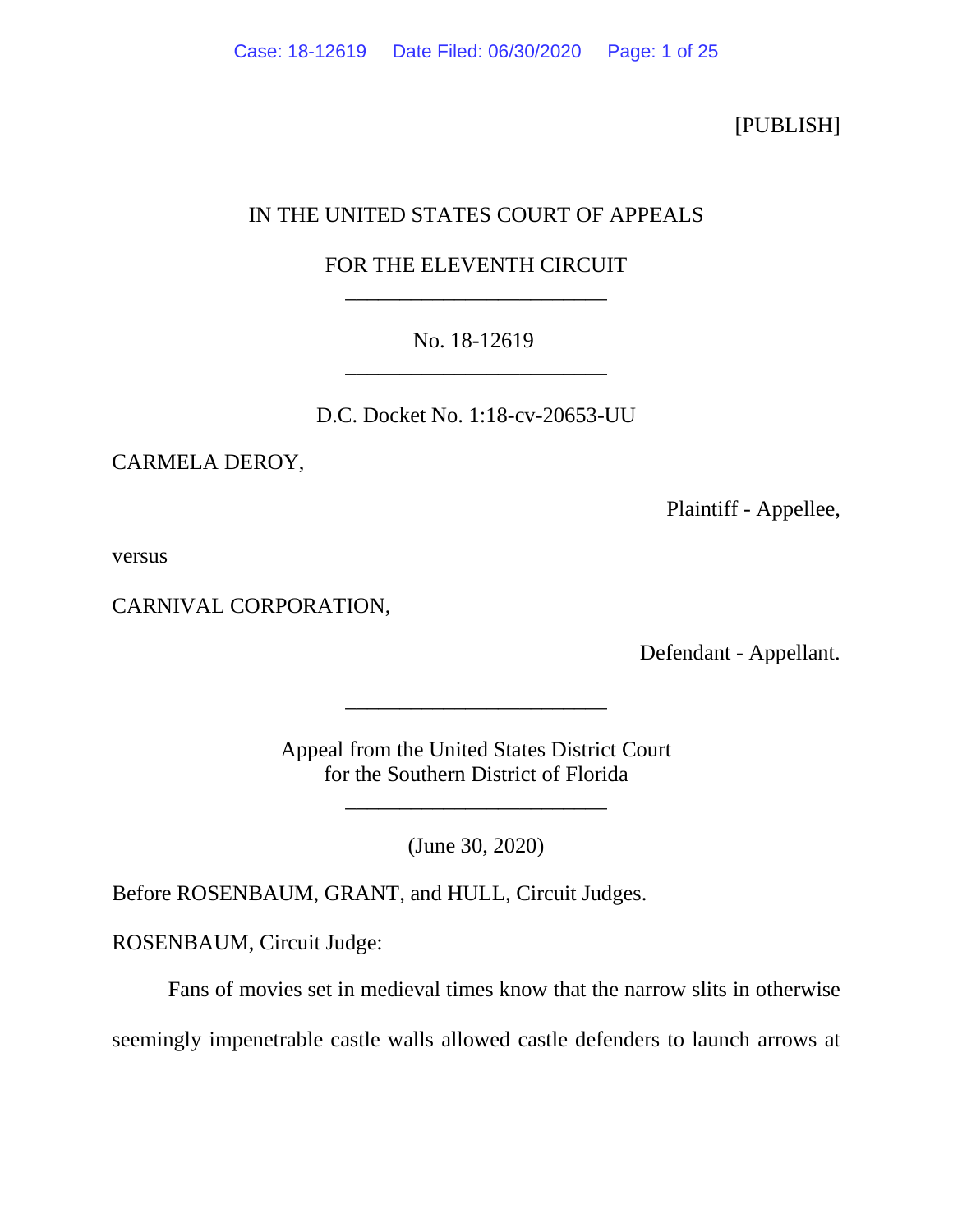approaching castle attackers.<sup>1</sup> This architectural feature was designed to protect the archer while still allowing the archer to defend the castle. $2$  It is known as a "loophole.["3](#page-1-2)

But arrows were not the only thing that could fit through castle-wall loopholes. Sometimes children and small adults could as well.<sup>[4](#page-1-3)</sup> And they could use them to escape the thick castle walls.<sup>[5](#page-1-4)</sup>

It's not clear that the figurative usage of the term "loophole" derives from a reference to the architectural feature. But the parallels between the two usages are nonetheless obvious. Figuratively, "loophole" has come to mean "[a]n outlet or means of escape[;] [o]ften applied to an ambiguity or omission in a statute, etc., which affords opportunity for evading its intention." *Loop-hole*, Oxford English Dictionary, [https://www.oed.com/view/Entry/110180](https://www.oed.com/%E2%80%8Cview/%E2%80%8CEntry/110180) (last visited June 29, 2020).

Here, Plaintiff-Appellee Carmela DeRoy attempts to take advantage of a supposed loophole in the forum-selection clause of a contract she entered into with

<span id="page-1-0"></span><sup>&</sup>lt;sup>1</sup> *Loophole*, Grammarist, [https://grammarist.com/interesting-words/loophole/](https://grammarist.com/%E2%80%8Cinteresting%E2%80%8C-%E2%80%8Cwords/%E2%80%8Cloophole/) (last visited June 29, 2020); *Loophole*, Online Etymology Dictionary, [https://www.etymonline.com/word/](https://www.etymonline.com/word/loophole) [loophole](https://www.etymonline.com/word/loophole) (last visited June 29, 2020).

<sup>2</sup> *Loophole*, Grammarist, *supra* note 1.

<span id="page-1-2"></span><span id="page-1-1"></span><sup>&</sup>lt;sup>3</sup> *What's the origin of "loophole"?*, The Straight Dope (Feb. 6, 2003), [https://www.](https://www.straightdope.com/columns/%E2%80%8C%E2%80%8Cread%E2%80%8C/2071%E2%80%8C/%E2%80%8Cwhats-the-origin-of-loophole/) [straightdope.com/columns/read/2071/whats-the-origin-of-loophole/;](https://www.straightdope.com/columns/%E2%80%8C%E2%80%8Cread%E2%80%8C/2071%E2%80%8C/%E2%80%8Cwhats-the-origin-of-loophole/) *see also Loophole*, Dictionary by Merriam-Webster, <https://www.merriam-webster.com/dictionary/loophole> (last visited June 29, 2020 ) (defining "loophole" secondarily as, among other things, "a small opening through which small arms may be fired" and noting this definition as the "first known use" of the term, in 1591); *Loop-hole*, Oxford English Dictionary, [https://www.oed.com/view/Entry/110180](https://www.oed.com/%E2%80%8Cview/%E2%80%8CEntry/110180) (last visited June 29, 2020).

<span id="page-1-4"></span><span id="page-1-3"></span><sup>4</sup> The Straight Dope, *supra* note 3. 5 *See id.*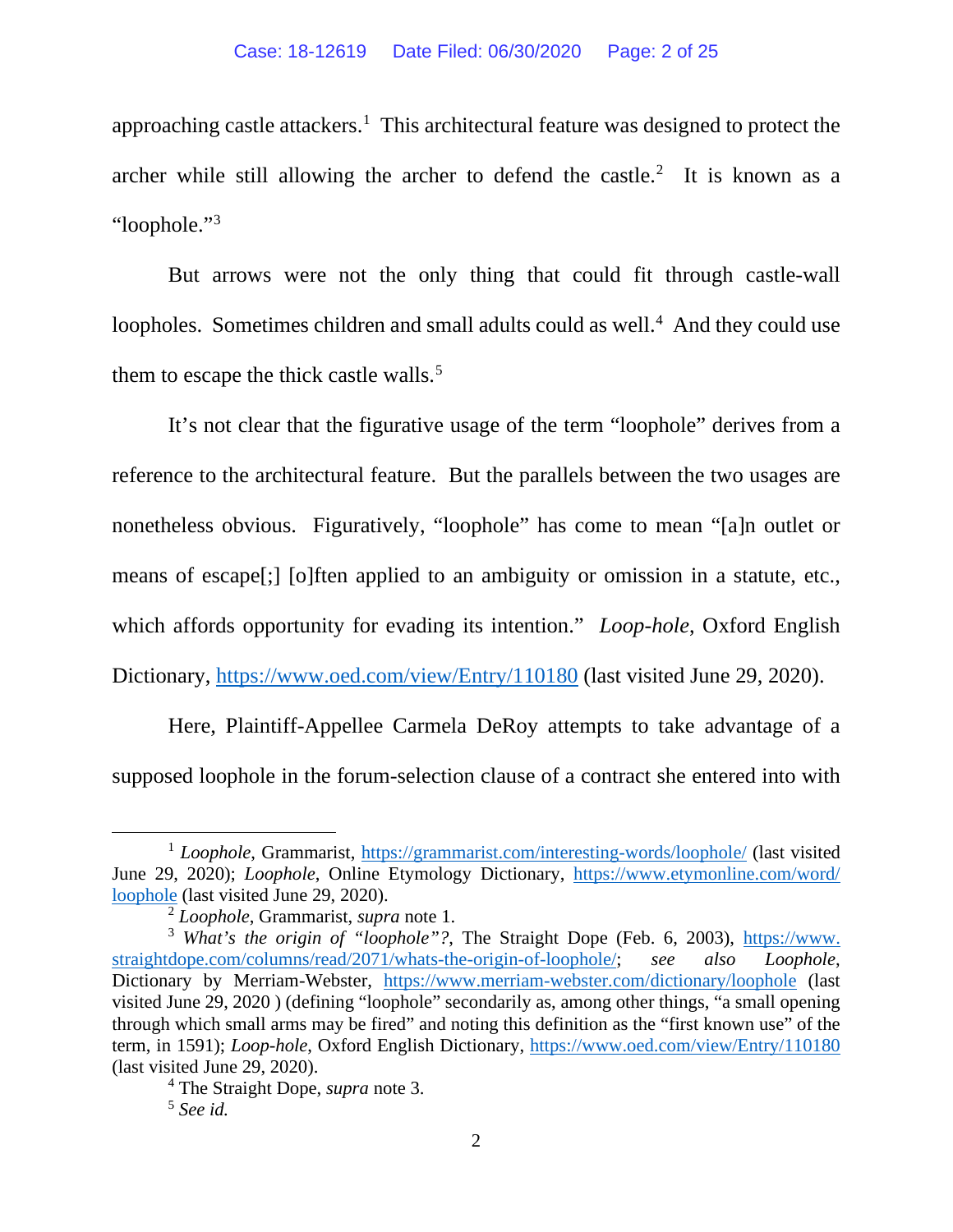Defendant-Appellant Carnival Corporation when she bought a ticket for a Carnival cruise. The forum-selection clause requires all litigation to proceed in federal court if federal jurisdiction lies for the claim. DeRoy, who injured her foot on a rug while onboard the Carnival *Valor*, simultaneously sued Carnival in both state and federal court. In her federal suit—this case—she attempted to plead her case to avoid invoking federal jurisdiction, even though federal jurisdiction could exist over a claim seeking damages for the injuries DeRoy allegedly suffered onboard the *Valor*. Then DeRoy sought for the district court to dismiss this federal case for lack of jurisdiction, so she could permissibly proceed with the state suit under the forumselection clause.

It was a creative effort. But DeRoy's proposed loophole does not exist, so she cannot escape the forum-selection clause's ironclad consequences. Under the forum-selection clause's plain language, when jurisdiction for a claim could lie in federal district court, federal court is the *only* option for a plaintiff. Here, DeRoy's claim for negligence at sea falls well within the walls of the federal court's admiralty jurisdiction. Even without explicitly invoking admiralty jurisdiction—and in fact intentionally attempting to plead around it—DeRoy's complaint is subject to Federal Rule of Civil Procedure 9(h)'s provision rendering her claim an admiralty or maritime claim. Her claim is therefore subject to the forum-selection clause's federal-court-forum fortress.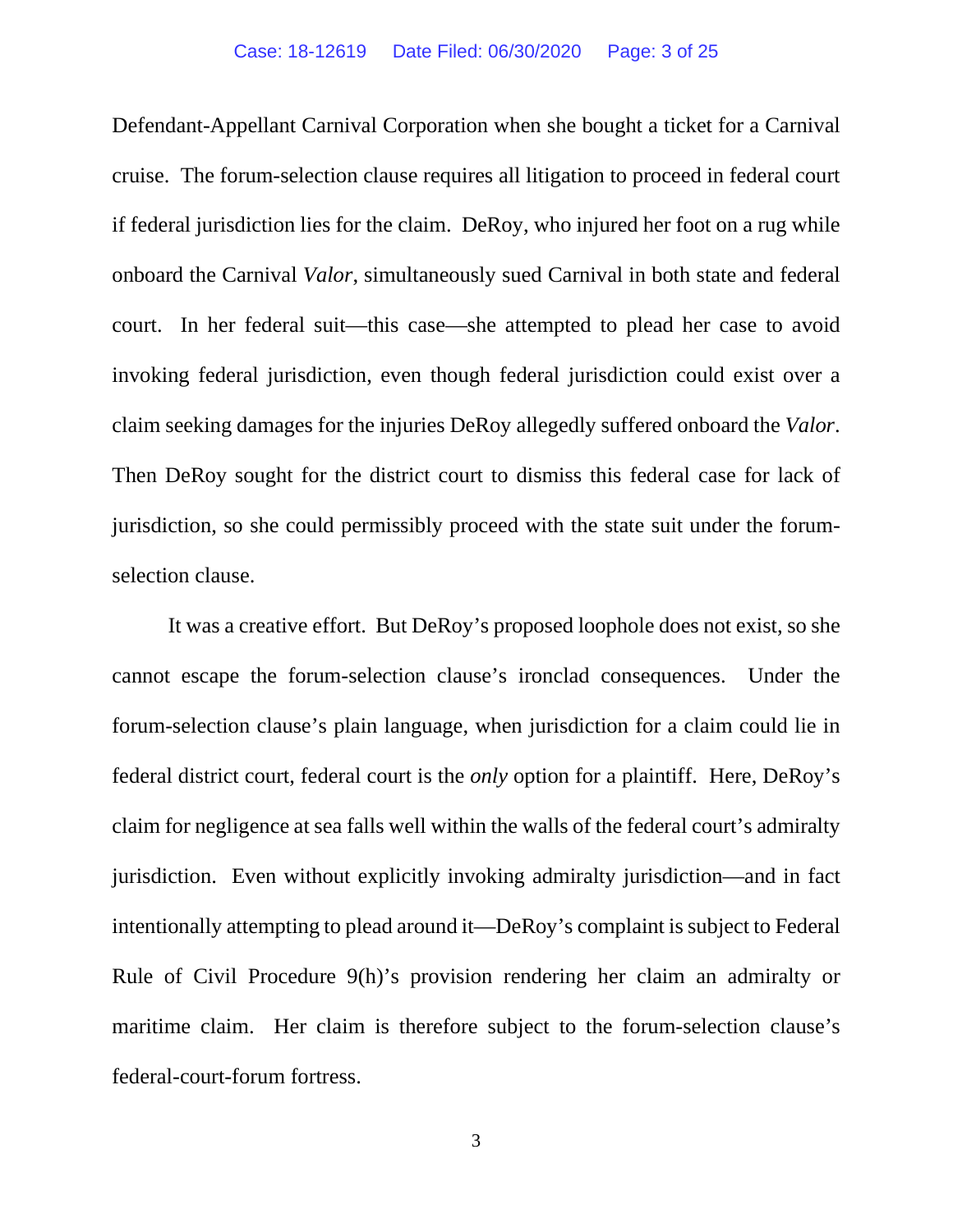For these reasons, the district court erred in dismissing the action for lack of subject-matter jurisdiction. We therefore reverse and remand for further proceedings.

### **I. FACTUAL BACKGROUND**

For purposes of reviewing a district court's dismissal for lack of subjectmatter jurisdiction, we take the facts as the plaintiff has alleged them, unless the district court has made a contrary finding. *Giardiello v. Balboa Ins. Co.*, 837 F.2d 1566, 1568 n.1 (11th Cir. 1988).

Here, DeRoy asserted that in October 2016, she was a cruise passenger on the Carnival *Valor* ship. During her cruise, DeRoy tripped on a dip in the carpeting in one of the *Valor*'s inside hallways. As a result of her fall, DeRoy broke her right foot and suffered other damages.

On February 20, 2018, DeRoy simultaneously filed two complaints against Carnival Corporation: one in the United States District Court for the Southern District of Florida and one in the Eleventh Judicial Circuit Court in and for Miami-Dade County, Florida.<sup>[6](#page-3-0)</sup> Each complaint contains a single negligence claim against Carnival.

DeRoy's ticket contract with Carnival contained a forum-selection clause that

<span id="page-3-0"></span><sup>&</sup>lt;sup>6</sup> The record reflects that the state-court case is essentially on hold pending the outcome of this appeal.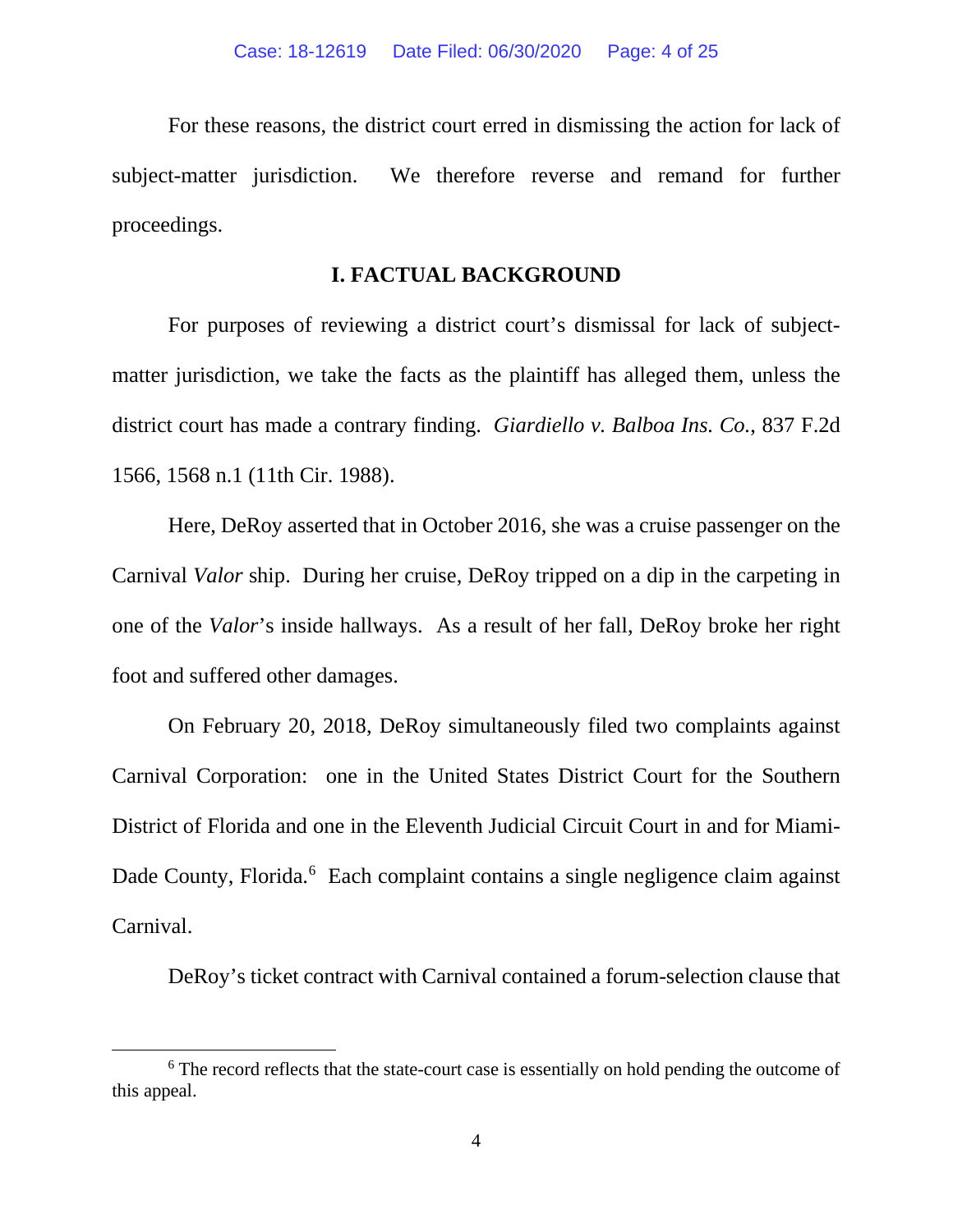required her to bring any claim in the United States District Court for the Southern

District of Florida if it was jurisdictionally possible to do so:

[I]t is agreed by and between the Guest and Carnival that all disputes and matters whatsoever arising under, in connection with or incident to this Contract or the Guest's cruise, including travel to and from the vessel, shall be litigated, if at all, before the United States District Court for the Southern District of Florida in Miami, or as to those lawsuits to which the Federal Courts of the United States lack subject matter jurisdiction, before a court located in Miami-Dade County, Florida, U.S.A. to the exclusion of the Courts of any other county, state or country.

In accordance with this provision, as we have noted, DeRoy filed the suit pending here.

Yet DeRoy devoted the majority of her complaint to attempting to establish that the district court lacked subject-matter jurisdiction—whether diversity, federalquestion, or admiralty jurisdiction—to adjudicate her claims. In furtherance of this tactic, DeRoy noted that both she and Carnival were citizens of Florida, so no diversity jurisdiction existed. She next pointed out that since she brought a negligence claim only, federal-question jurisdiction was lacking. And then she asserted that she had elected to bring her *in personam* negligence action *at law*—not in admiralty. So, DeRoy concluded, admiralty jurisdiction did not exist, since admiralty jurisdiction does not extend to *in personam* claims brought *at law*.

For these reasons, DeRoy contended, the federal district court lacked subjectmatter jurisdiction and was required to dismiss her suit. Indeed, DeRoy invited the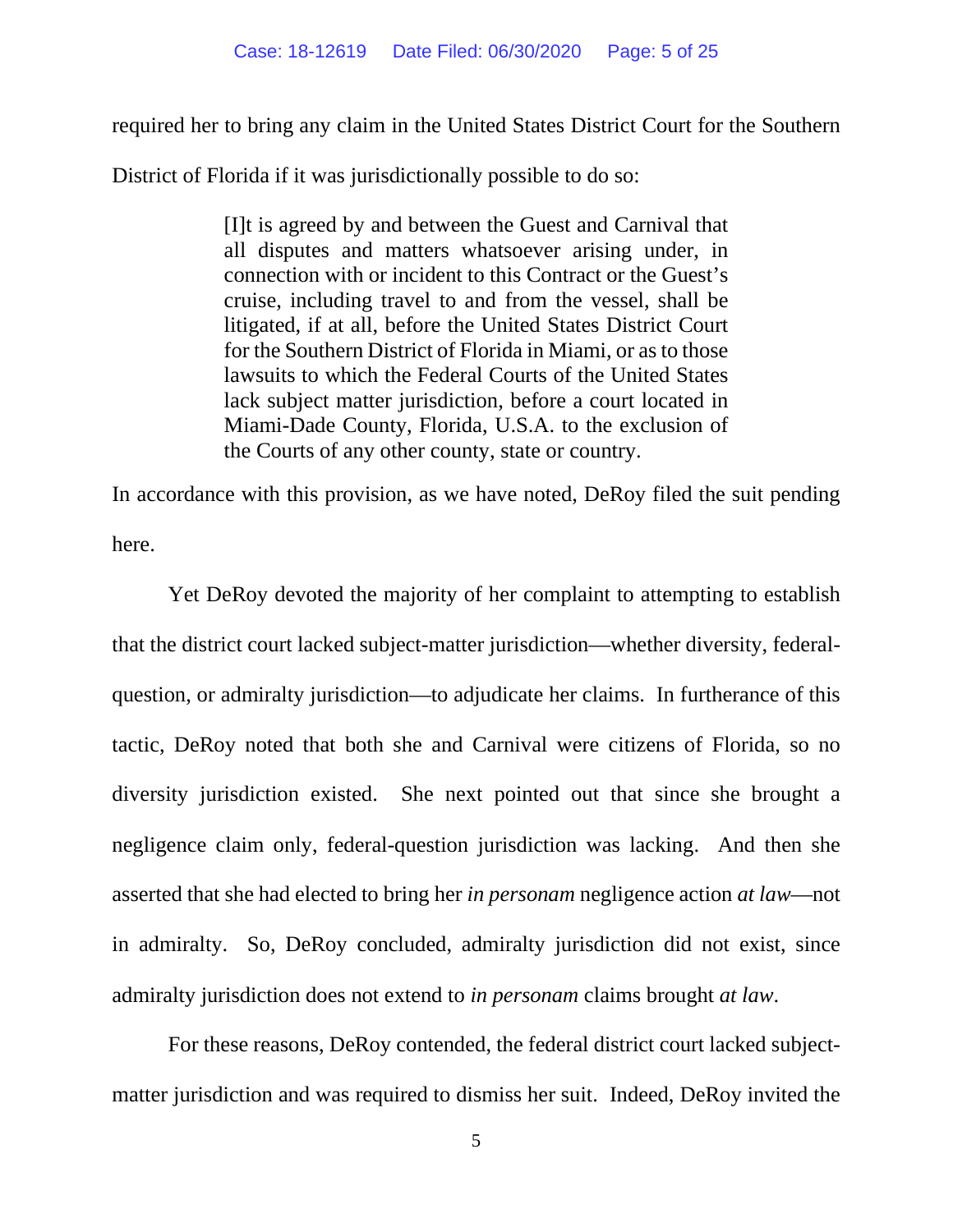#### Case: 18-12619 Date Filed: 06/30/2020 Page: 6 of 25

district court to "dismiss this case sua sponte because it lacks subject matter jurisdiction over the claims in this lawsuit." And the primary relief she sought in her negligence claim consisted of "[d]ismissal of this case for lack of subject matter jurisdiction," with damages as only an alternative request. $7$ 

Carnival responded with a motion to dismiss, or, in the alternative, for a more definite statement. In its motion, Carnival asserted that DeRoy undoubtedly could have invoked admiralty jurisdiction, since 28 U.S.C. § 1333 provides that "[t]he district courts have original jurisdiction, exclusive of the courts of the States," over "[a]ny civil case of admiralty or maritime jurisdiction, saving to suitors in all cases all other remedies to which they are entitled."[8](#page-5-1) And it noted that, to the extent the saving-to-suitors clause of § 1333 guaranteed DeRoy the right to a jury trial under the Florida constitution, Carnival would not object to a jury trial as DeRoy requested

<span id="page-5-0"></span><sup>7</sup> Certainly, pleading in the alternative is permissible in federal court. *United Techs. Corp. v. Mazer*, 556 F.3d 1260, 1273 (11th Cir. 2009) ("Rule 8(d) of the Federal Rules of Civil Procedure expressly permits the pleading of both alternative and inconsistent claims."). And "[t]he pleading of alternative jurisdictional bases is a common practice." *State Establishment for Agr. Prod. Trading v. M/V Wesermunde*, 770 F.2d 987, 991 n.3 (11th Cir. 1985). Pleading a lack of jurisdiction as an alternative to her affirmative claim for negligence, while contradictory, is not fatal to DeRoy's complaint.

<span id="page-5-1"></span><sup>8</sup> We have referred to this latter provision of 28 U.S.C. § 1333 interchangeably as the "saving to suitors" clause and the "savings to suitors" clause. *See, e.g.*, *Beiswenger Enters. Corp. v. Carletta*, 86 F.3d 1032, 1037 (11th Cir. 1996) ("saving to suitors" clause); *Murphy v. Fla. Keys Elec. Co-op. Ass'n, Inc.*, 329 F.3d 1311, 1319 (11th Cir. 2003) ("savings to suitors" clause). The Supreme Court has shown a preference for utilizing the singular moniker. *See Lewis v. Lewis & Clark Marine, Inc.*, 531 U.S. 438, 443 (2001) ("saving to suitors" clause). For consistency, in this opinion, we refer to the provision as the "saving-to-suitors clause."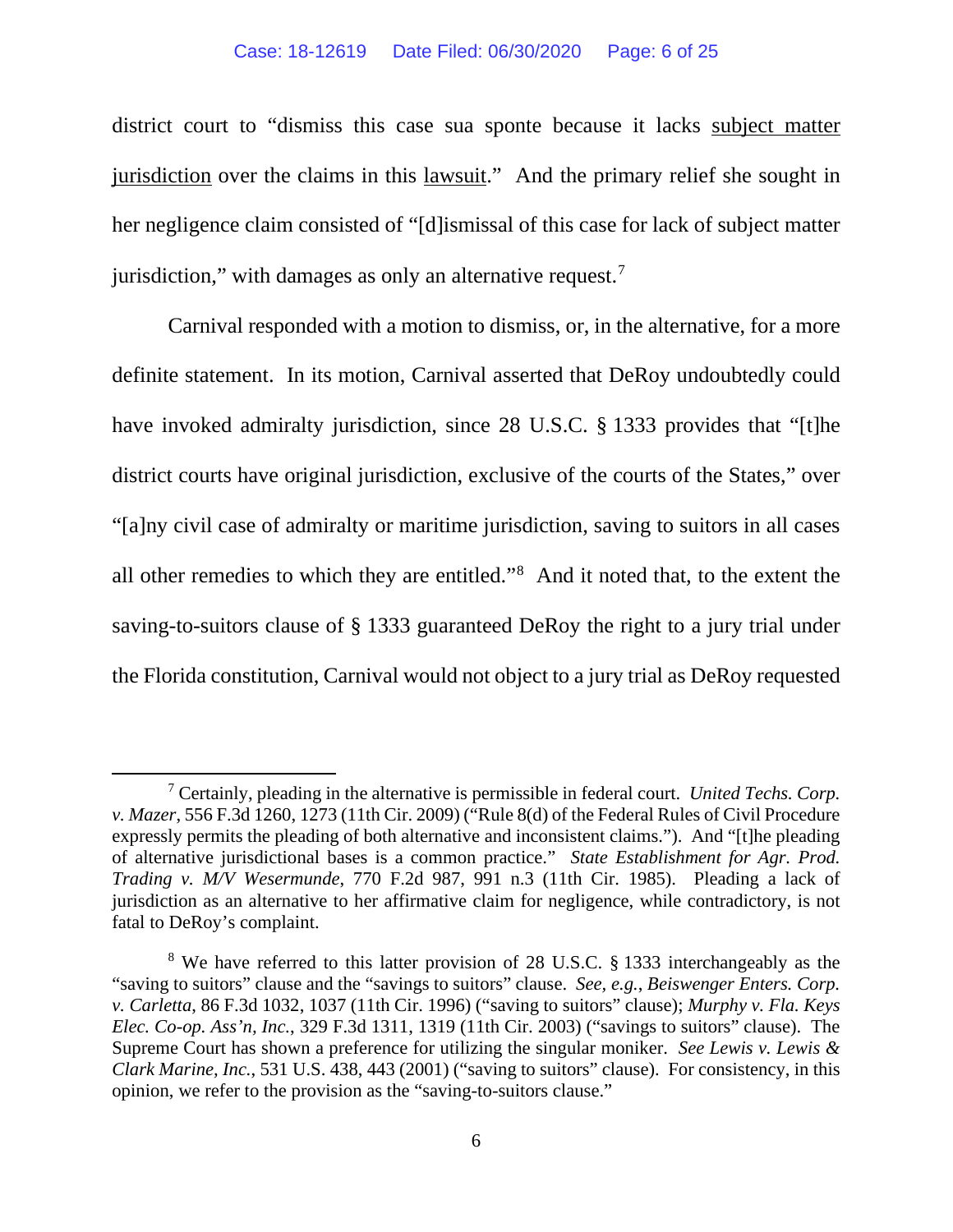in her complaint. [9](#page-6-0)

In her response to Carnival's motion, DeRoy clarified that she was not challenging the enforceability of the forum-selection clause, nor was she claiming that the saving-to-suitors clause in § 1333 gave her an inalienable right to litigate in state court, nor was she arguing that she would be deprived of her right to a jury trial under the Florida constitution. Rather, DeRoy claimed, she was simply exploiting a hole in Carnival's contract that no one had previously thought of: since, in DeRoy's view, the forum-selection clause allowed lawsuits where the federal courts had no jurisdiction to proceed in state court, DeRoy pleaded her case in a way intended to evade the federal district court's jurisdiction—specifically, by refusing to *invoke* admiralty jurisdiction.

The district court found DeRoy's position convincing and entered an order dismissing the complaint on May 22, 2018. In reaching this conclusion, the district court determined that the saving-to-suitors clause in § 1333 allowed DeRoy to evade the court's admiralty jurisdiction. In the district court's view, DeRoy, as the master of her own complaint, had deliberately avoided invoking admiralty jurisdiction. It did not matter, the district court said, that DeRoy *could* have brought her claim in admiralty because she affirmatively brought her claim at law. As a result, the district

<span id="page-6-0"></span><sup>&</sup>lt;sup>9</sup> While admiralty cases do not guarantee the right to a jury trial, Federal Rule of Civil Procedure 39 permits trying such an action by jury with the parties' consent. Fed. R. Civ. P. 38, 39.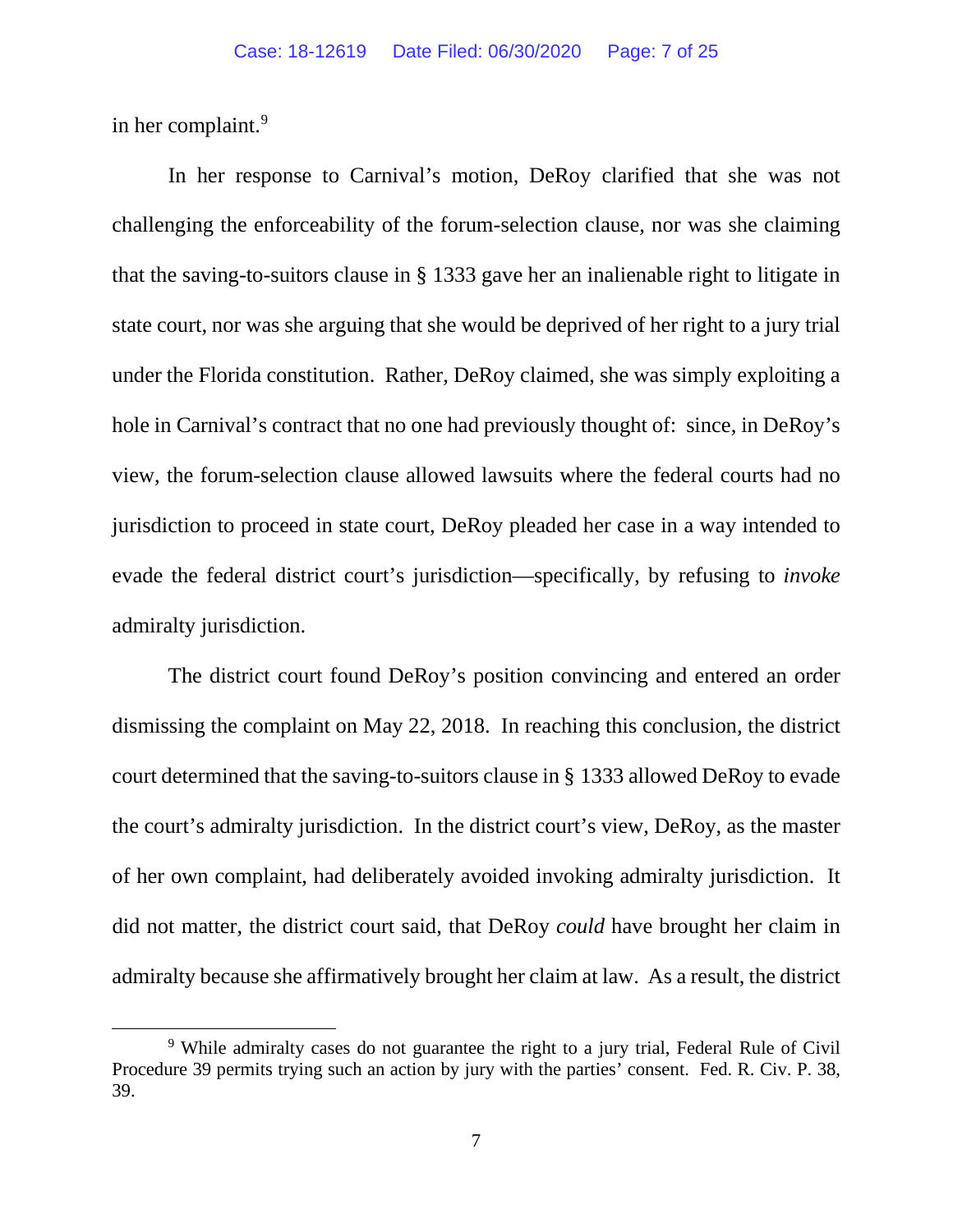court determined, it lacked subject-matter jurisdiction over DeRoy's claim as she pleaded it. And the forum-selection clause did not remedy the jurisdictional problem, the district court reasoned, because subject-matter jurisdiction cannot be created through consent. Nevertheless, the district court recognized that *had* DeRoy brought her claim in admiralty, the court would have enjoyed subject-matter jurisdiction.

Carnival now appeals.

#### **II. STANDARD OF REVIEW**

We review *de novo* the grant of a motion to dismiss for lack of subject-matter jurisdiction. *Tundidor v. Miami-Dade Cty.*, 831 F.3d 1328, 1331 (11th Cir. 2016). In reviewing a facial challenge to a complaint, we consider only the allegations in the complaint, accepting them as true for this purpose. *McElmurray v. Consol. Gov't of Augusta-Richmond Cty.*, 501 F.3d 1244, 1251 (11th Cir. 2007). Finally, we review *de novo* the interpretation of a contract. *Grange Mut. Cas. Co. v. Woodard*, 861 F.3d 1224, 1230 (11th Cir. 2017).

#### **III. DISCUSSION**

This case comes before us in a peculiar procedural posture, with DeRoy'stacit invocation of federal jurisdiction—by filing her complaint in the district court coupled with DeRoy's explicit disavowal of federal jurisdiction in her allegations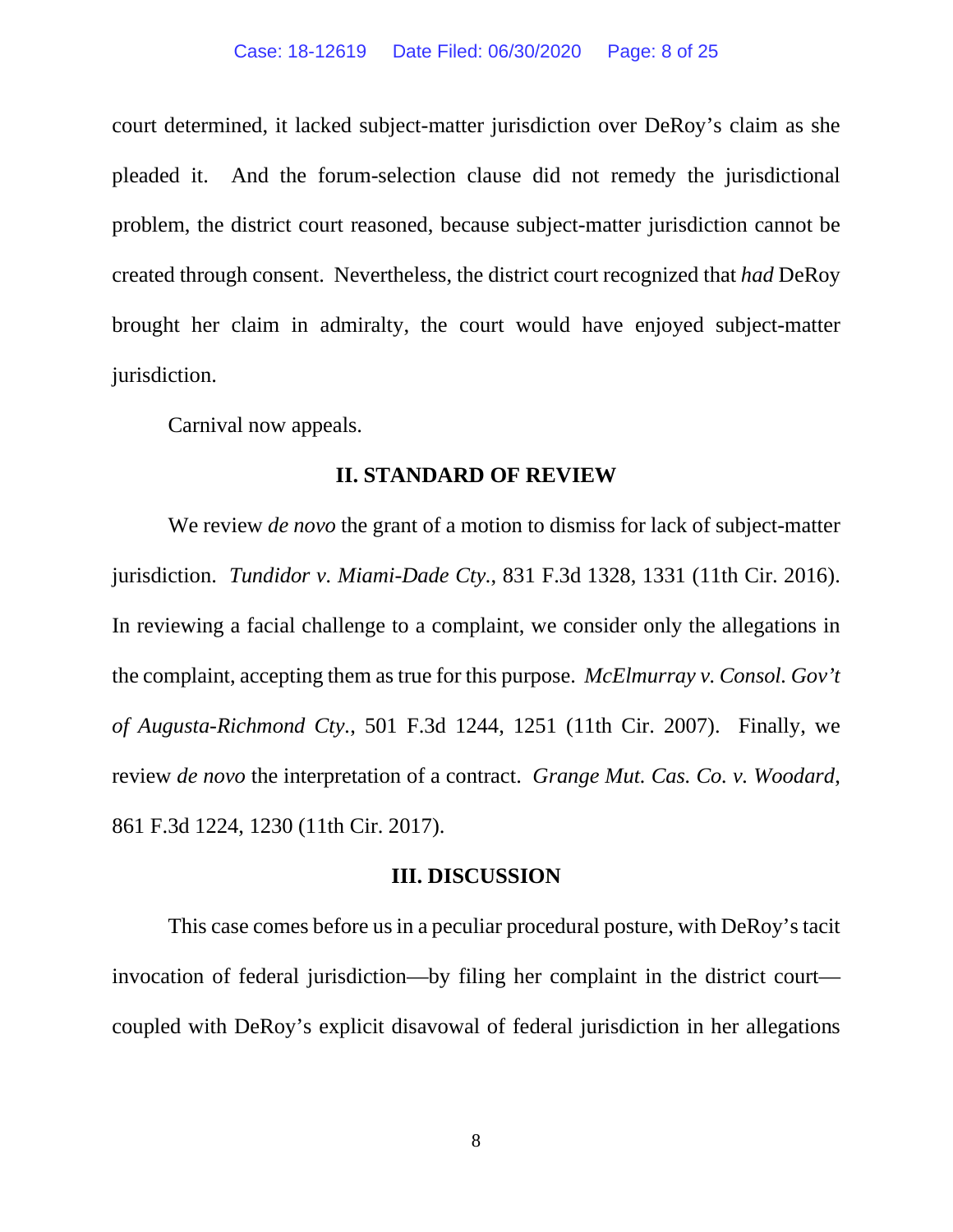and claim for relief.<sup>10</sup> But regardless of what a complaint may say about a court's jurisdiction to entertain it, as we explain below, we look beyond the labels to the underlying facts of the complaint to evaluate jurisdiction.<sup>11</sup>

Here, the complaint alleges a simple personal-injury claim by a cruise-ship passenger who broke her foot while onboard Carnival's *Valor*. In dealing with claims like this, our precedent establishes four key principles that we must apply: (1) this type of claim falls comfortably within the admiralty jurisdiction of the district court; (2) a plaintiff need not expressly invoke admiralty jurisdiction for a

<span id="page-8-0"></span> $10$  After the district court entered its order dismissing DeRoy's complaint, at least two other plaintiffs followed in her footsteps by filing their own complaints seeking immediate dismissal for want of jurisdiction. *See Diaz v. BPCL Mgmt.*, No. 18-cv-61379-BB (S.D. Fla. Jun. 19, 2018); *Siliakus v. Carnival Corp.*, No. 18-cv-25137-UU (Dec. 6, 2018).

<span id="page-8-1"></span> $11$  Carnival invites us to analyze the jurisdiction issue by analogizing to the artful-pleading doctrine. We decline to do so. That doctrine pertains to the right of a defendant to remove a cause of action over which federal subject-matter jurisdiction exists, despite the "artful pleading" or labels utilized by a plaintiff in the state court pleadings. *See Roe v. Michelin N. Am., Inc.*, 613 F.3d 1058, 1064 (11th Cir. 2010); *Pretka v. Kolter City Plaza II, Inc.*, 608 F.3d 744, 766 (11th Cir. 2010). According to the artful-pleading doctrine, a plaintiff who files suit in state court may not defeat removal simply by "omitting to plead necessary federal questions." *Rivet v. Regions Bank of La.*, 522 U.S. 470, 475 (1998) (quoting *Franchise Tax Bd. of Cal. v. Construction Laborers Vacation Trust for S. Cal.*, 463 U.S. 1, 22 (1983)). "If a court concludes that a plaintiff has 'artfully pleaded' claims in this fashion, it may uphold removal even though no federal question appears on the face of the plaintiff's complaint." *Id.* While the artful-pleading doctrine shows that sometimes courts exercise jurisdiction over the protest of the plaintiff, the doctrine is not a perfect analogy. Indeed, some have argued that the doctrine is limited to cases where "federal law completely preempts a plaintiff's state-law claim." *Id.*; *Caterpillar Inc. v. Williams*, 482 U.S. 386, 397 n.11 (1987) (explaining that while removal courts have occasionally sought to determine whether the real nature of a claim is federal, regardless of a plaintiff's characterization, most courts "correctly confine this practice to areas of the law pre-empted by federal substantive law" (citation and quotation marks omitted)). Here, we need not (and do not) consider the artful-pleading doctrine since it is clear federal jurisdiction exists, regardless. *See* 14C Fed. Prac. & Proc. Juris. § 3722.1 (Rev. 4th ed.) ("Unfortunately, the artful-pleading doctrine lacks precise definition and has bred considerable confusion.").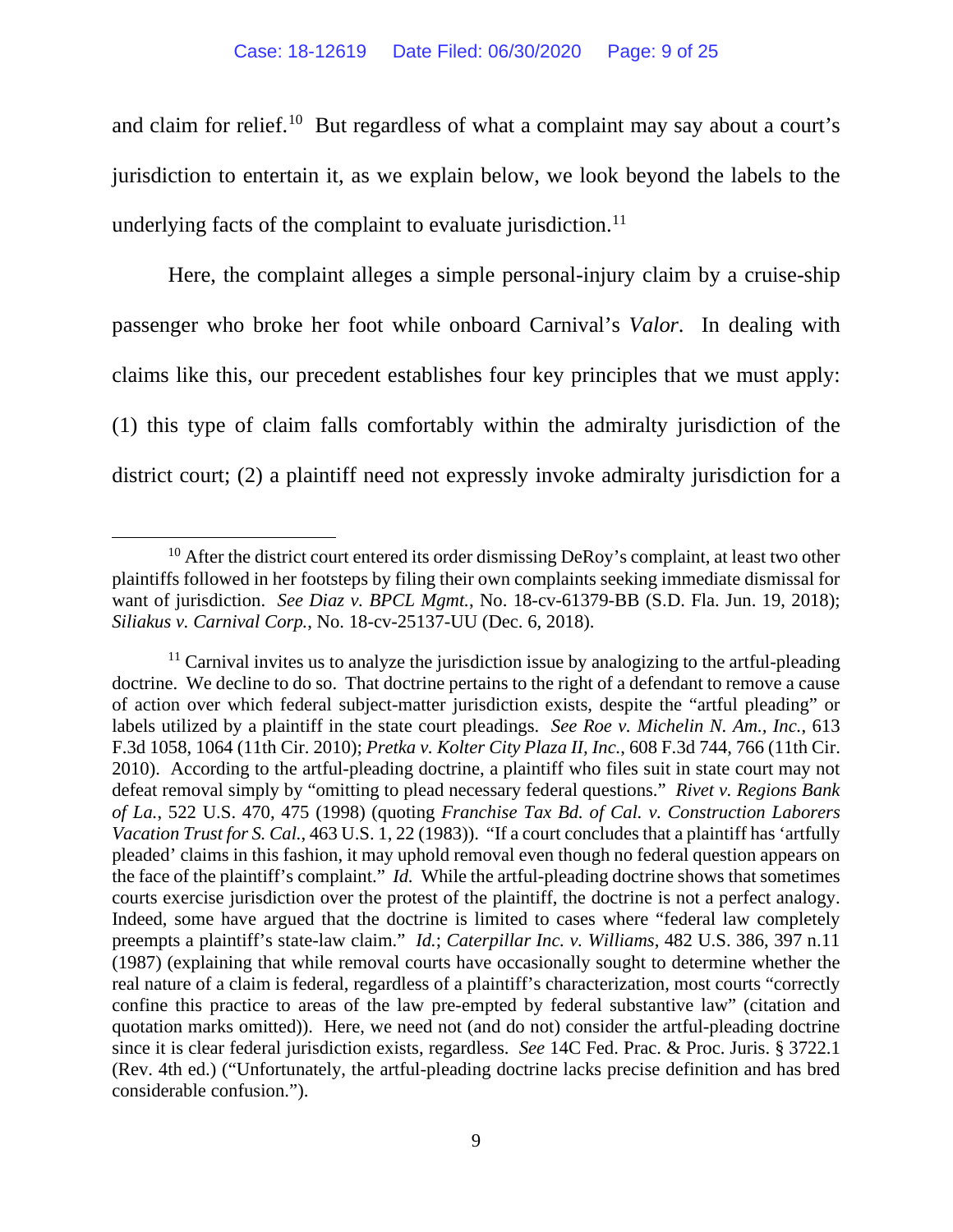district court to be able to exercise it where it exists; (3) in cases such as the one here, the saving-to-suitors clause does not operate as a get-out-of-federal-court escape; and (4) federal forum-selection clauses are enforceable. When we apply these principles here, what DeRoy presents as a Gordian jurisdictional knot<sup>[12](#page-9-0)</sup> turns out to require just a straightforward application of our existing precedent to gently untangle its strings.

#### **A. Subject-Matter Jurisdiction**

Federal courts have an obligation to examine *sua sponte* their own jurisdiction over a case, notwithstanding the contentions of the parties. *Univ. of S. Ala. v. Am. Tobacco Co.*, 168 F.3d 405, 410 (11th Cir. 1999). That is so because subject-matter jurisdiction underlies a court's power to hear a case. *United States v. Cotton*, 535 U.S. 625, 630 (2002). And for that same reason, subject-matter jurisdiction can never be forfeited or waived. *Id.*

The plaintiff bears the burden of affirmatively asserting facts that show the

<span id="page-9-0"></span> $12$  The term "Gordian knot," which refers to a very difficult or unsolvable problem, finds its origins in a legend about Alexander the Great. Evan Andrews, *What Was the Gordian Knot?*, HISTORY (last updated Aug. 29, 2018), [https://www.history.com/news/what-was-the-gordian](https://www.history.com/news/what-was-the-gordian-knot)[knot.](https://www.history.com/news/what-was-the-gordian-knot) According to the story, in 333 B.C.E., Alexander the Great entered the Phrygian capital of Gordium in what is now Turkey. *Id.* When he arrived, he found an ancient wagon with its yoke tied with "several knots all so tightly entangled that it was impossible to see how they were fastened." *Id.* (internal quotation marks omitted). An oracle had announced that whoever could untangle the knots was destined to become the ruler of all of Asia. *Id.* After Alexander the Great tried to manually untie it for some time, according to one version of the legend, he cut the knot in half with a single stroke of his sword, announcing that it made no difference how the knot was untied. *Id.*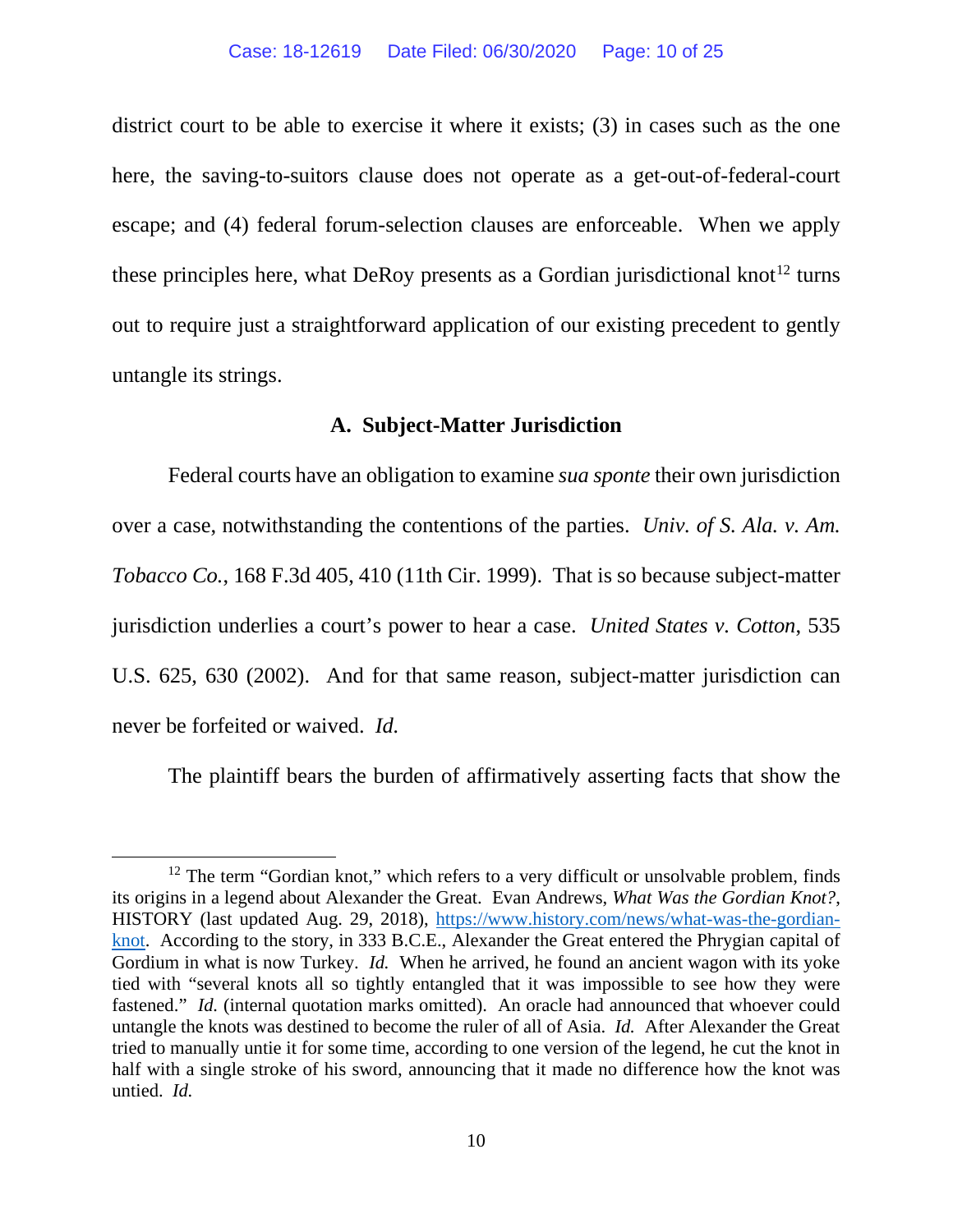existence of jurisdiction and including "a short and plain statement of the grounds upon which the court's jurisdiction depends." *Taylor v. Appleton*, 30 F.3d 1365, 1367 (11th Cir. 1994); Fed. R. Civ. P. 8(a). But even when the parties disclaim or fail to present requirements that go to the existence of subject-matter jurisdiction, courts must *sua sponte* consider such issues. *Gonzalez v. Thaler*, 565 U.S. 134, 141 (2012). And it is the facts and substance of the claims alleged, not the jurisdictional labels attached, that ultimately determine whether a court can hear a claim. *See Taylor*, 30 F.3d at 1367 (plaintiff must allege *facts* demonstrating jurisdiction); *see also In re Carter*, 618 F.2d 1093, 1101 (5th Cir. 1980)<sup>[13](#page-10-0)</sup> (explaining that, in the context of examining a removed case, "[t]he reviewing court looks to the substance of the complaint, not the labels used in it").

Once the court establishes that jurisdiction exists, it has a duty to exercise that jurisdiction. *See Quackenbush v. Allstate Ins. Co.*, 517 U.S. 706, 716 (1996) ("[F]ederal courts have a strict duty to exercise the jurisdiction that is conferred upon them by Congress."); *Jackson-Platts v. Gen. Elec. Capital Corp.*, 727 F.3d 1127, 1143 (11th Cir. 2013).

<span id="page-10-0"></span><sup>13</sup> *See Bonner v. City of Prichard*, 661 F.2d 1206, 1207 (11th Cir. 1981) (en banc) (holding that all decisions of the "old Fifth" Circuit handed down prior to the close of business on September 30, 1981, are binding precedent in the Eleventh Circuit).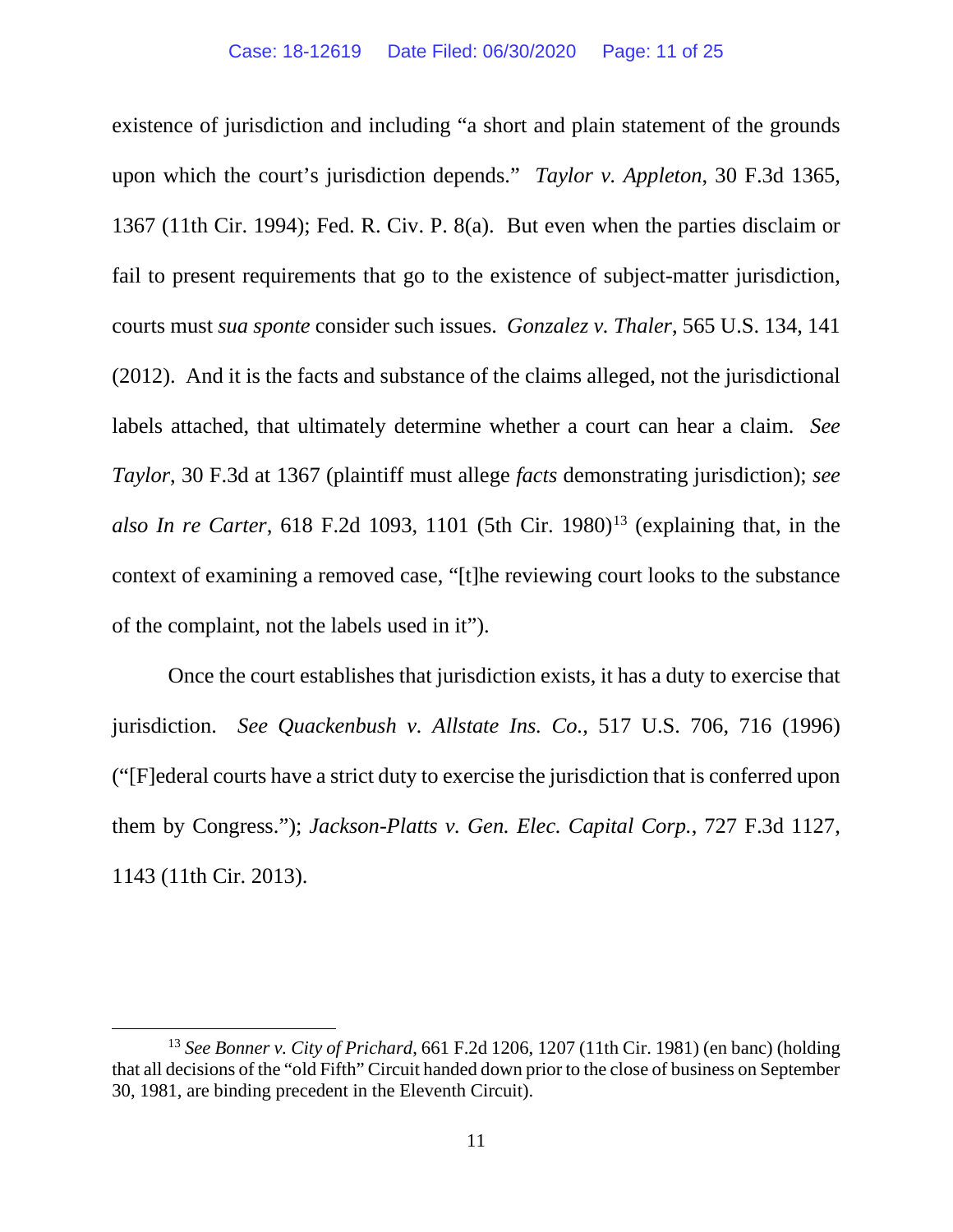### **1. Admiralty jurisdiction covers personal-injury claims like DeRoy's that occur onboard cruise ships at sea**

The Constitution provides that the federal judicial power "shall extend . . . to all Cases of admiralty and maritime Jurisdiction." U. S. Const., Art. III, § 2, cl. 1. Under 28 U.S.C. § 1333, district courts enjoy "original jurisdiction, exclusive of the courts of the States, of: (1) Any civil case of admiralty or maritime jurisdiction, saving to suitors in all cases all other remedies to which they are otherwise entitled." Citing this provision, we have held that when cruise-ship passengers bring personalinjury claims for injuries that occurred at sea, those claims fall squarely within the admiralty jurisdiction of the district courts. *Caron v. NCL (Bahamas), Ltd.*, 910 F.3d 1359, 1365 (11th Cir. 2018).

As we have explained, to fall within admiralty jurisdiction, a tort claim must satisfy two criteria: (1) the incident must have taken place on navigable water or the injury must have been caused by a vessel on navigable water; and (2) the incident must have been "connected with maritime activity." *Id.* An incident qualifies as "connected with maritime activity" if, when we evaluate "the general features of the type of incident involved," we determine that that variety of occurrence has "a potentially disruptive impact on maritime commerce" and that "the general character of the activity giving rise to the incident shows a substantial relationship to traditional maritime activity." *Id.* (quoting *Jerome B. Grubart, Inc. v. Great Lakes Dredge & Dock Co.*, 513 U.S. 527, 534 (1995) (internal quotation marks omitted)).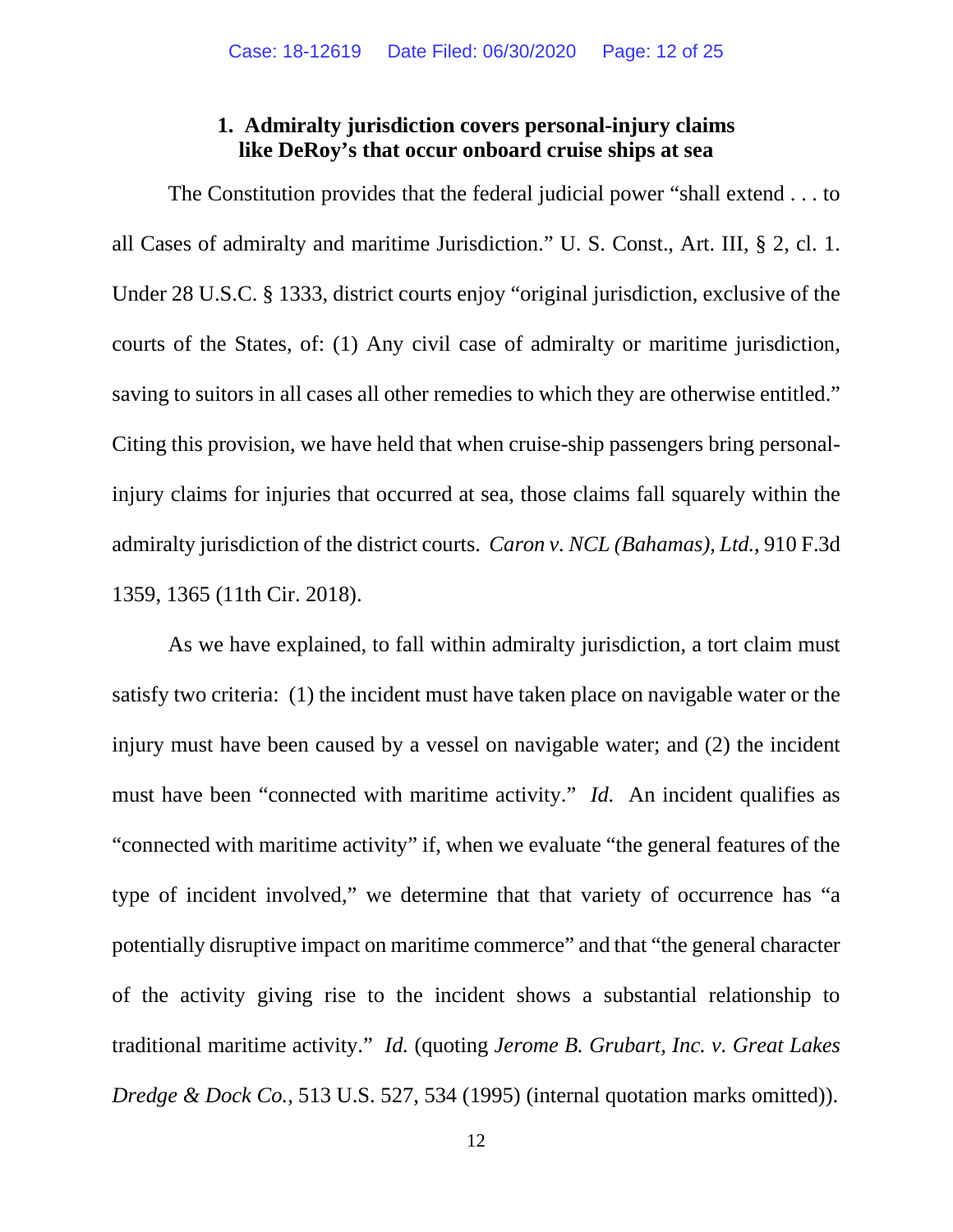DeRoy's negligence claim here meets both of these criteria. First, the incident precipitating DeRoy's claim occurred while the *Valor* was traveling at sea. Second, unchecked personal injuries allegedly resulting from a cruise-ship operator's negligence have the potential to disrupt maritime commerce, and DeRoy suffered her injury while participating as a passenger on a cruise, which is a traditional maritime activity. *See id.* ("Personal-injury claims by cruise ship passengers, complaining of injuries suffered at sea, are within the admiralty jurisdiction of the district courts.").

### **2. DeRoy's failure to expressly allege admiralty jurisdiction here does not mean that admiralty jurisdiction ceases to exist**

Sometimes, in addition to admiralty, a court enjoys another basis for subjectmatter jurisdiction—say, diversity jurisdiction. In those cases, Rule 9(h) of the Federal Rules of Civil Procedure allows a party to elect to proceed at law via the other jurisdictional basis or to proceed through admiralty. Fed. R. Civ. P. 9(h)(1) ("If a claim for relief is within the admiralty or maritime jurisdiction and also within the court's subject-matter jurisdiction on some other ground, the pleading may designate the claim as an admiralty or maritime claim[.]"). And if a party has two or more viable bases for jurisdiction, one of which is admiralty, then the party's failure to designate her claim as arising in admiralty means that the case will instead proceed at law. *Murphy v. Fla. Keys Elec. Co-op. Ass'n, Inc.*, 329 F.3d 1311, 1319 (11th Cir. 2003) ("If a claim has multiple jurisdictional bases, one of which is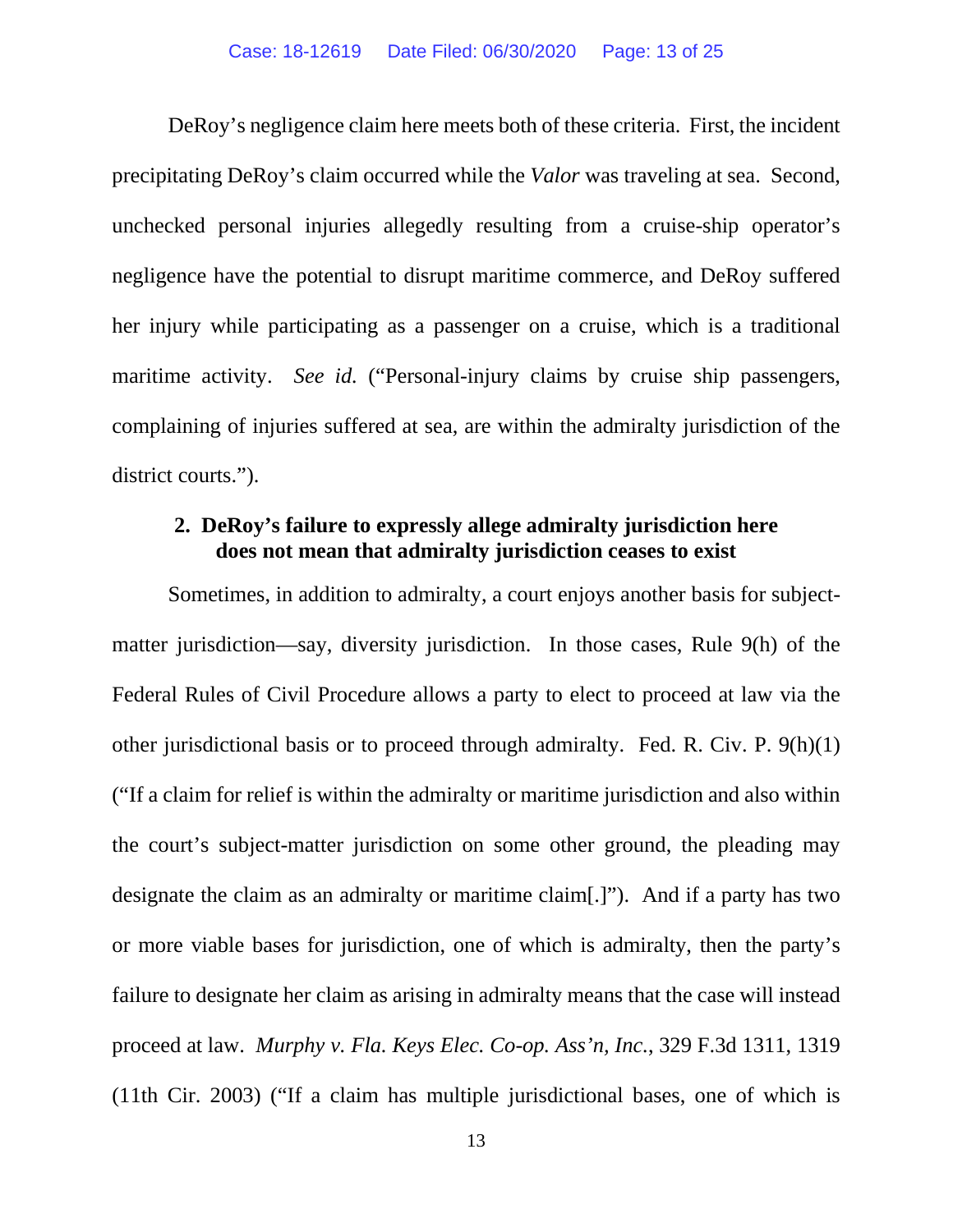admiralty, . . . [f]ailure to identify a claim as an admiralty or maritime claim in these circumstances means that it is not one.").

Crucially, though, Rule 9(h) also provides that "[a] claim cognizable *only* in the admiralty or maritime jurisdiction is an admiralty or maritime claim for those purposes, *whether or not so designated*." Fed. R. Civ. P. 9(h)(1) (emphasis added). Although Rule 9(h) allows a plaintiff in a maritime case to choose whether to proceed at law or in admiralty, that choice is available only if there is a choice to be made—that is, if the plaintiff has a separate basis for subject-matter jurisdiction other than admiralty. But when admiralty is the only basis for jurisdiction, then admiralty jurisdiction applies, regardless of how the plaintiff designates her case.

*Caron* presents an example of a case where a claim proceeded in admiralty despite the plaintiff's failure to elect admiralty jurisdiction under Federal Rule of Civil Procedure 9(h) as his primary basis for jurisdiction. There, Caron, the plaintiff, impaired after drinking alcohol, fell down an escape hatch on a cruise ship. 910 F.3d at 1362. He sued the cruise line for serving him too much alcohol. *Id.* In his complaint, Caron asserted both diversity of citizenship and admiralty jurisdiction. *Id.* at 1363. On appeal, we addressed whether the district court had subject-matter jurisdiction of Caron's claim. Caron argued that alienage-diversity jurisdiction existed; as a backup, though, he also asserted that he had sufficiently invoked admiralty jurisdiction, notwithstanding his failure to officially designate admiralty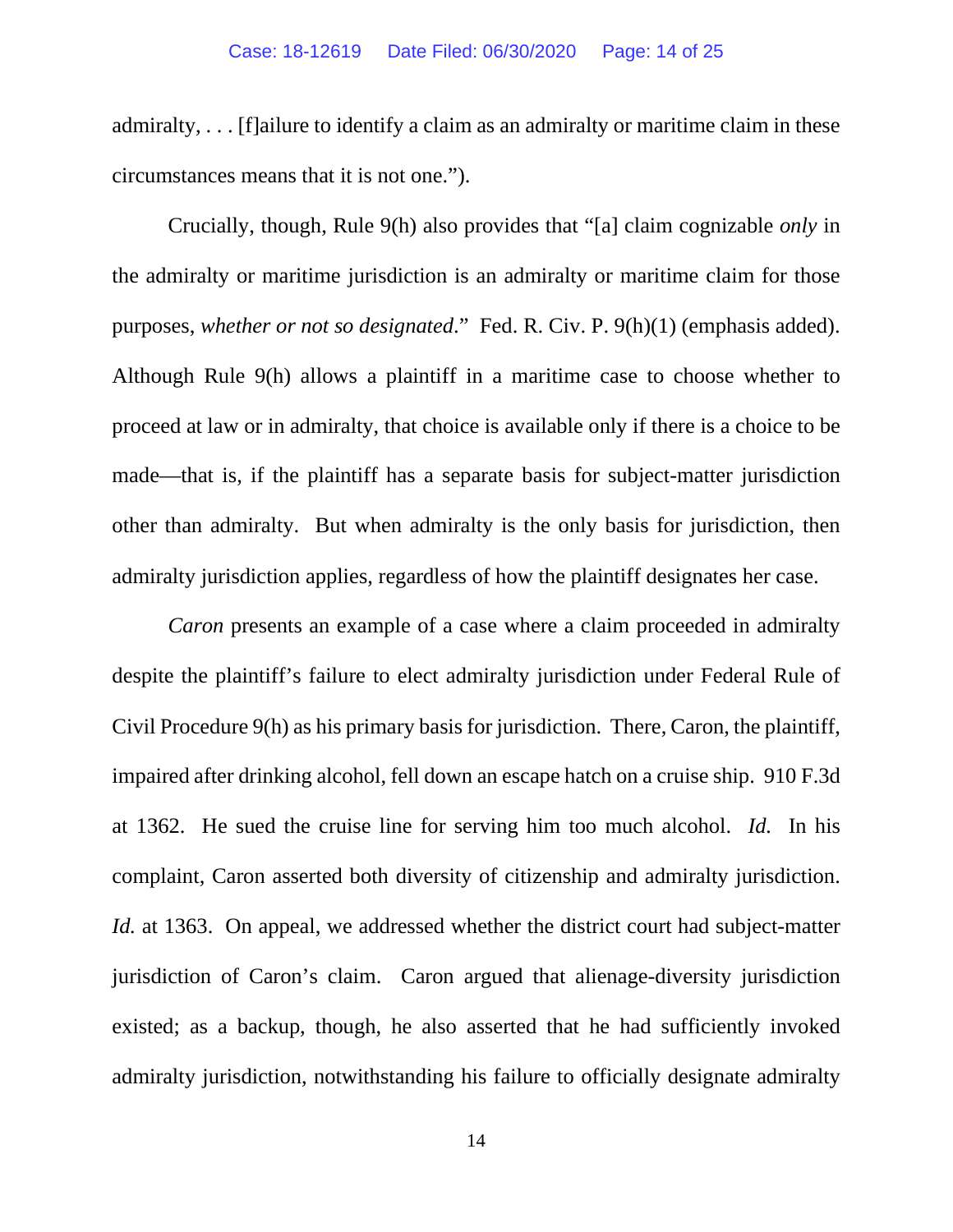under Rule 9(h). *See id.* at 1364–65 & n.4.

We ruled that though alienage-diversity jurisdiction was lacking over Caron's case, we did have admiralty jurisdiction, as "[p]ersonal-injury claims by cruise ship passengers, complaining of injuries suffered at sea, are within the admiralty jurisdiction of the district courts." *Id.* at 1365. We clarified that "[s]ince admiralty was the only proper source of jurisdiction, Caron was not required to elect it under Federal Rule of Civil Procedure 9(h)" to proceed on that basis. *Id.* at 1365 n.4. Rather, we explained, we enjoyed jurisdiction because "Caron alleged sufficient *facts* to support the District Court's exercise of admiralty jurisdiction." *Id.* at 1366 (emphasis added).

Like the claim at issue in *Caron*, DeRoy's negligence claim lies squarely within federal-court admiralty jurisdiction, since, as we have explained, the facts and tort claim she alleged satisfy admiralty jurisdiction. So despite DeRoy's attempt to avoid invoking admiralty jurisdiction, the district court enjoyed it nonetheless.

It makes no difference that in *Caron*, Caron affirmatively invoked admiralty jurisdiction in the alternative, and in DeRoy's case, DeRoy actively attempted to disclaim admiralty jurisdiction throughout her complaint. Admiralty jurisdiction turns on the *facts* and substance of the claims alleged in the complaint. And here, the complaint alleges sufficient facts demonstrating that the district court had admiralty subject-matter jurisdiction. *Cotton*, 535 U.S. at 630; *Taylor*, 30 F.3d at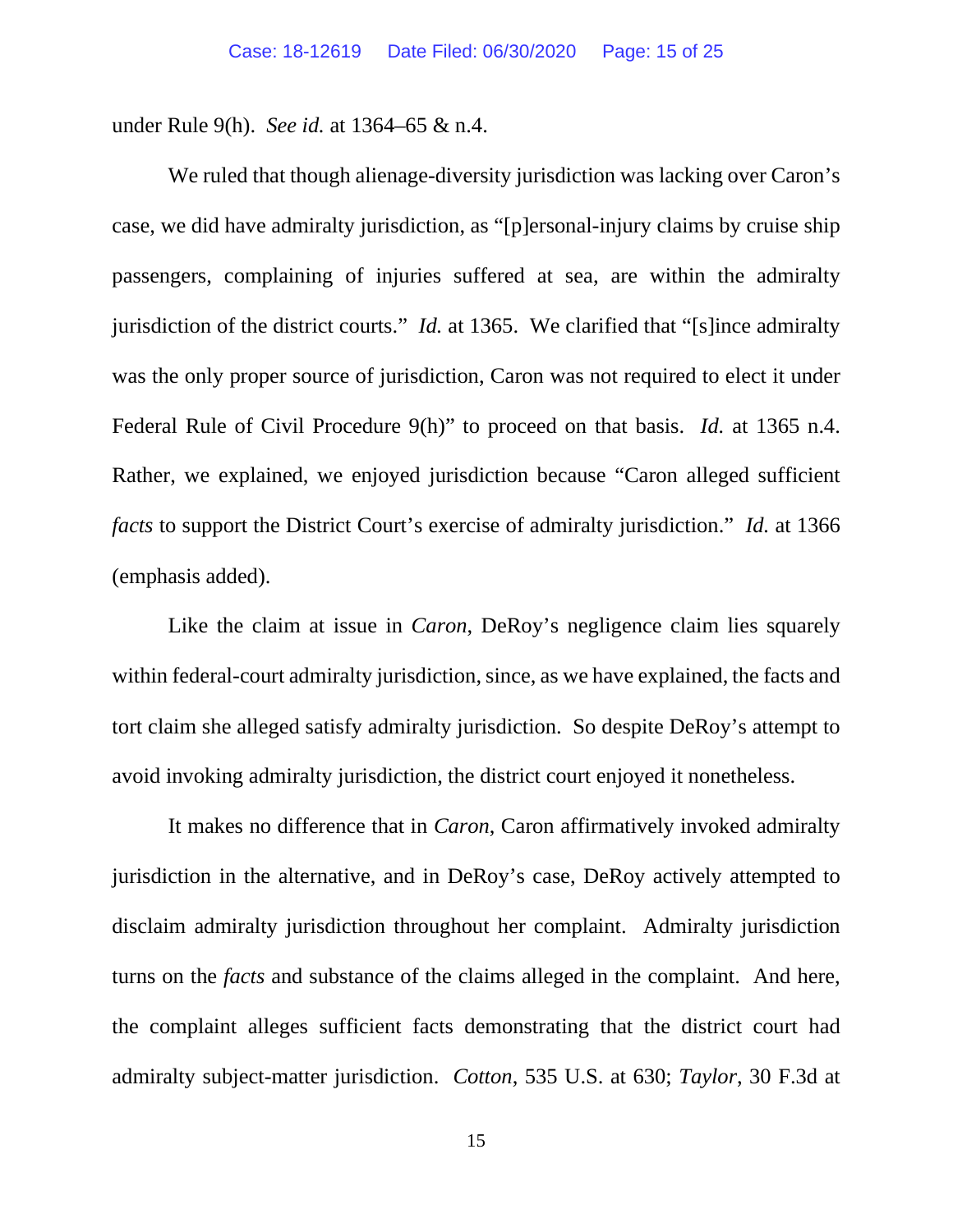1367; *Gonzalez*, 565 U.S. at 141. Since admiralty jurisdiction is the only basis for federal jurisdiction under the facts and substance of DeRoy's complaint, the district court enjoyed admiralty jurisdiction in this case, whether DeRoy invoked it or not. Fed. R. Civ. P. 9(h).

### **3. The saving-to-suitors clause does not nullify admiralty jurisdiction over this action**

Although the district court was aware that admiralty jurisdiction could lie for a claim like DeRoy's, it nonetheless concluded that under § 1333's saving-to-suitors clause, DeRoy could and did choose to avoid admiralty jurisdiction. That was error.

As we have noted, § 1333 vests district courts with original jurisdiction over civil admiralty or maritime disputes, but the statute "saves to suitors"—meaning plaintiffs—"all other remedies to which they are otherwise entitled." 28 U.S.C. § 1333(1). While the Supreme Court has noted that the drafters' intention behind what is now § 1333 "is not entirely clear and has been the subject of some debate," it has nonetheless concluded that "the saving to suitors clause preserves remedies and the concurrent jurisdiction of state courts over some admiralty and maritime claims."[14](#page-15-0) *Lewis v. Lewis & Clark Marine, Inc.*, 531 U.S. 438, 444, 445 (2001).

<span id="page-15-0"></span><sup>&</sup>lt;sup>14</sup> The saving-to-suitors clause does not provide concurrent state and federal jurisdiction over all admiralty claims. *In rem* proceedings, "where a vessel or thing is itself treated as the offender and made the defendant by name or description in order to enforce a lien," fall exclusively within the federal domain*. Madruga v. Superior Court of State of Cal. in & for San Diego Cty.*, 346 U.S. 556, 560 (1954).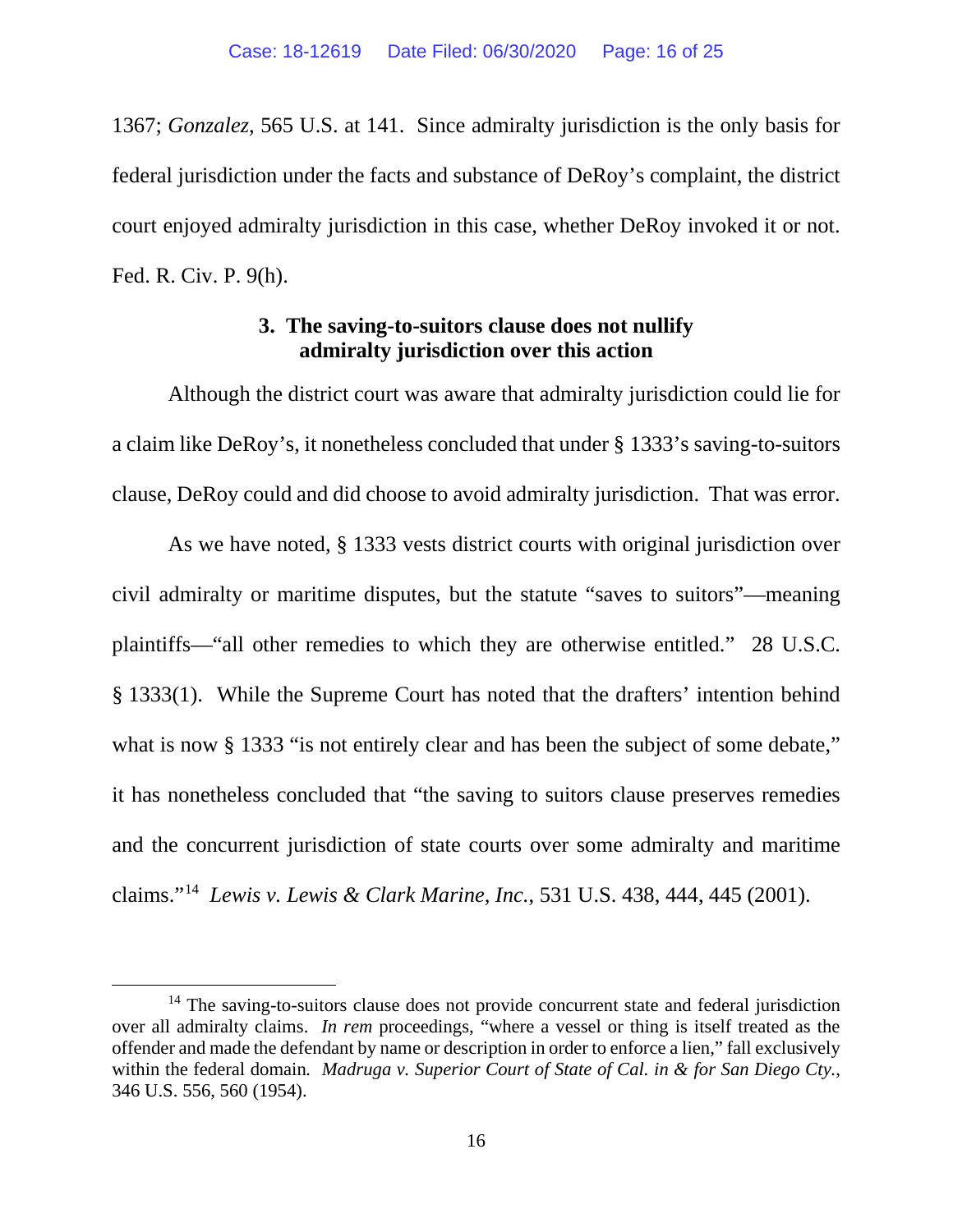One remedy the saving-to-suitors clause safeguards is the right to a jury trial.<sup>[15](#page-16-0)</sup> *Id.* at 454–55 ("Trial by jury is an obvious, but not exclusive, example of the remedies available to suitors."). Unlike with federal cases brought at law, no Seventh Amendment right to a jury trial applies in admiralty cases. *Fitzgerald v. U.S. Lines Co.*, 374 U.S. 16, 20 (1963). So we have said that the saving-to-suitors clause "embodies a presumption in favor of jury trial and common law remedies in the forum of the claimant's choice." *Beiswenger Enters. Corp. v. Carletta*, 86 F.3d 1032, 1037 (11th Cir. 1996).

For that reason, we have concluded that the saving-to-suitors clause generally provides a plaintiff in a maritime case alleging an *in personam* claim three options: "(1) the plaintiff may file suit in federal court under admiralty jurisdiction  $\dots$ ; (2) the plaintiff may file suit in federal court under diversity jurisdiction; or (3) the plaintiff may file suit in state court." *St. Paul Fire & Marine Ins. Co. v. Lago Canyon, Inc.*, 561 F.3d 1181, 1187 n.13 (11th Cir. 2009); *Diesel "Repower", Inc. v. Islander Invs. Ltd.*, 271 F.3d 1318, 1322 (11th Cir. 2001) ("The saving to suitors clause allows an *in personam* action, whether the action is instituted in a state court or in a federal court under diversity jurisdiction or in a federal court under maritime jurisdiction.").

<span id="page-16-0"></span><sup>&</sup>lt;sup>15</sup> In the district court, DeRoy disclaimed any reliance on an argument that the saving-tosuitors clause gave her an inalienable right to litigate in state court or that she otherwise would be deprived of her right to a jury trial under the Florida constitution by proceeding in federal court.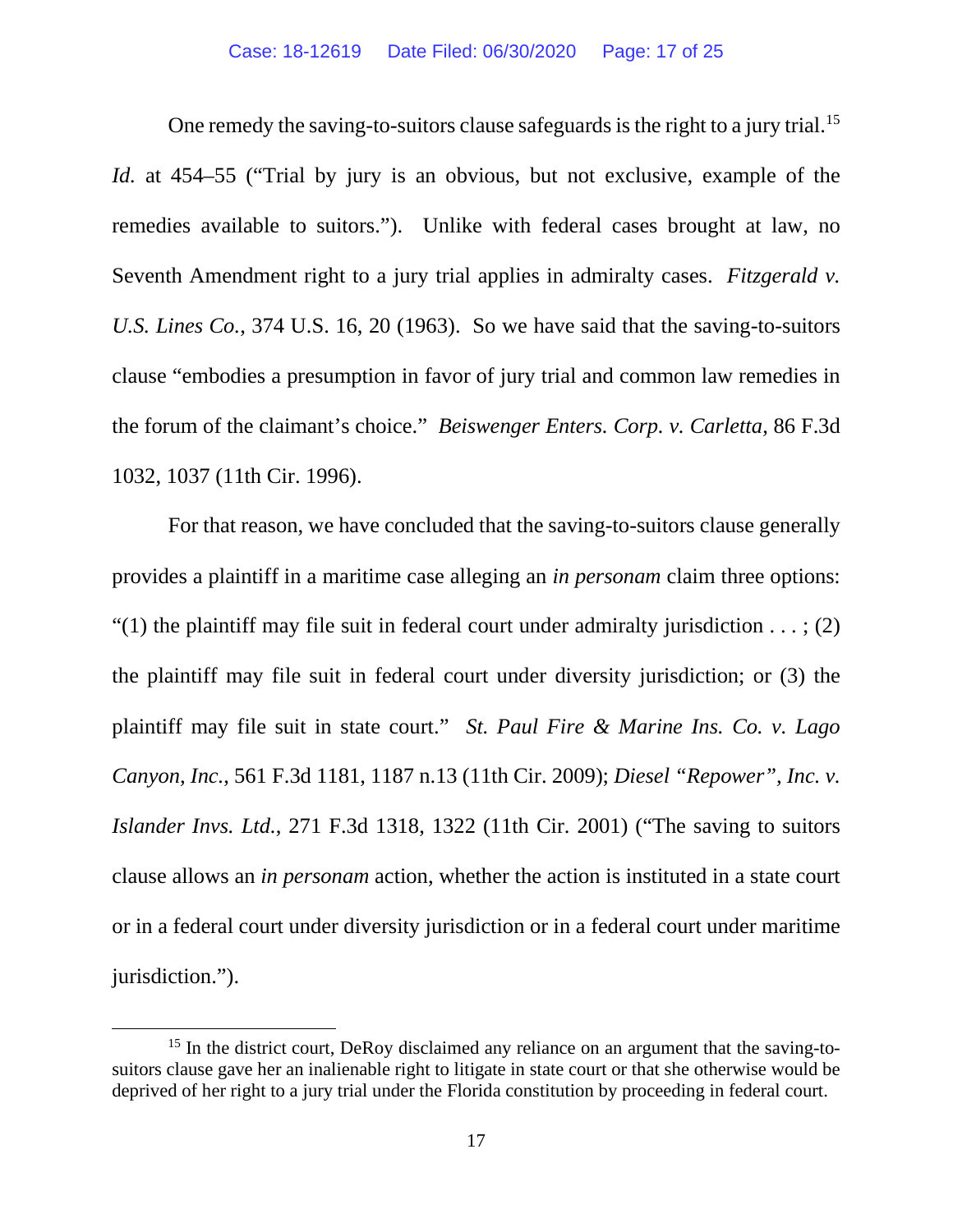Nothing about the saving-to-suitors clause does anything to alter the fact that the district court enjoyed admiralty jurisdiction over DeRoy's claim, based on the facts she alleged in her complaint and given that DeRoy herself filed this action in federal court. Nor does the saving-to-suitors clause authorize a plaintiff who files in federal court to escape or sabotage existing admiralty jurisdiction by simply labeling her claims "at law," rather than "in admiralty." The saving-to-suitors clause of 28 U.S.C. § 1333 likewise does not relieve courts of their burden to examine their own jurisdiction. And when a plaintiff herself files a suit in federal court, the saving-tosuitors clause does not modify Rule 9(h) to permit a party to "elect" to proceed at law in federal court instead of in admiralty when admiralty provides the only basis for subject-matter jurisdiction—at least not when the defendant agrees to a jury trial.

Rather, the saving-to-suitors clause allowed DeRoy to choose to file her claim exclusively in state court. Because DeRoy did not, though, and because she voluntarily filed in federal court and alleged sufficient facts to satisfy admiralty jurisdiction, DeRoy's case could not be dismissed from federal district court for lack of subject-matter jurisdiction. And the saving-to-suitors clause is not even arguably relevant to the analysis, since DeRoy filed in federal court and Carnival has agreed to a jury trial.

We also reject the notion that the saving-to-suitors clause's impact on removal jurisdiction has any relevance here. True, if the plaintiff elects to file a maritime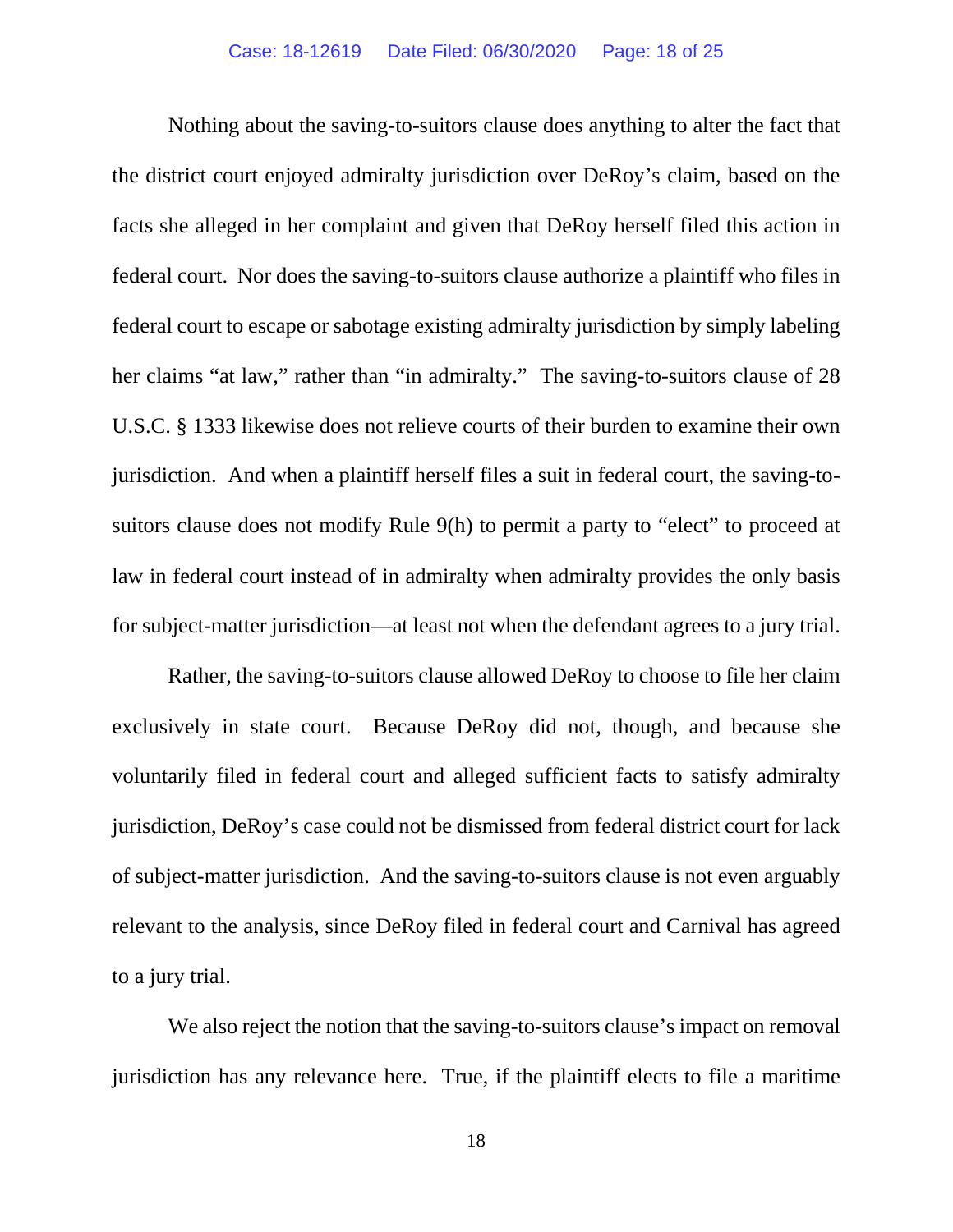case in state court, that case may not be removed to federal court solely on the basis of admiralty jurisdiction. *Armstrong v. Ala. Power Co.*, 667 F.2d 1385, 1388 (11th Cir. 1982) ("[A] federal district court should not accept the removal of a saving clause case solely because of its general maritime nature: the maritime nature simply does not provide a ground for federal jurisdiction."). [16](#page-18-0) But this is not a removal action. And neither the fact that the saving-to-suitors clause gives state and federal courts concurrent jurisdiction over admiralty *in personam* cases nor the fact that a defendant may not remove a saving-to-suitors claim solely on the basis of admiralty jurisdiction affects DeRoy's affirmative act of filing her own suit in federal court. Because DeRoy did so and the facts she alleged nonetheless established admiralty jurisdiction, the district court had admiralty jurisdiction over DeRoy's maritime negligence claim, regardless of the saving-to-suitors clause.

### **B. The forum-selection clause here required DeRoy to file in the U.S. District Court in Miami any claims over which federal jurisdiction could exist if properly pleaded**

As we have discussed, the district court dismissed DeRoy's maritime negligence claim for lack of subject-matter jurisdiction, even though it recognized that admiralty jurisdiction could exist over DeRoy's claim. We have already

<span id="page-18-0"></span><sup>16</sup> We decided *Armstrong* under a version of the removal statute, 28 U.S.C. § 1441, that has since been amended. Section 1441(b) was amended as part of the Federal Courts Jurisdiction and Venue Clarification Act of 2011, § 102, Pub. L. No. 112–63, 125 Stat. 758. We have yet to consider whether *Amstrong*'s holding withstands these amendments, nor need we do so now, as DeRoy's action is not before us as a result of removal.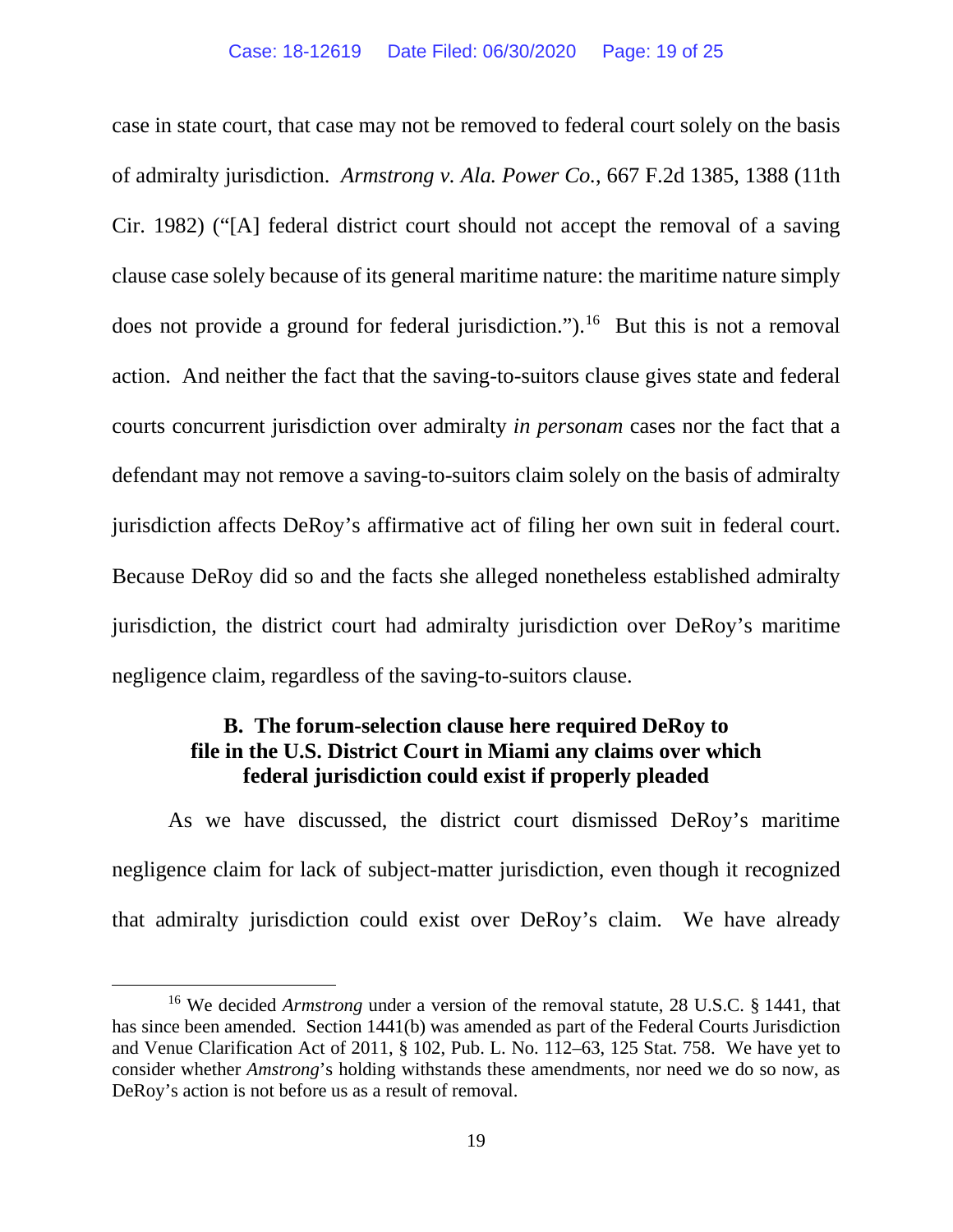explained why that was error from a jurisdictional point of view. But it was also error for another reason: the forum-selection clause did not allow DeRoy to avoid federal jurisdiction for any claims she had against Carnival that could be brought in federal court.

While the saving-to-suitors clause gives state and federal courts concurrent jurisdiction over admiralty *in personam* cases such as this one, parties are free to contract for a federal forum for potential claims, provided, of course, that the federal forum has independent subject-matter jurisdiction. *M/S Bremen v. Zapata Off-Shore Co.*, 407 U.S. 1, 11(1972); *Ins. Corp. of Ireland v. Compagnie des Bauxites de Guinee*, 456 U.S. 694, 702 (1982). DeRoy has expressly disclaimed challenging the enforceability of the clause, so we must apply the clause here.

In interpreting a forum-selection clause's language, we turn to general contract principles to apply the plain meaning of the contract's language. *Slater v. Energy Servs. Grp. Int'l, Inc.*, 634 F.3d 1326, 1330 (11th Cir. 2011). We consider the contract as a whole, the parties, and the agreement's purpose to best determine the intent of the parties. *Id.* Where contract principles do not reveal a particular meaning of a clause in question and more than one reasonable construction is plausible, we choose the construction that favors the non-drafting party. *Id.*

We begin our analysis of the forum-selection clause here by considering whether it is permissive or mandatory. As its name suggests, a permissive clause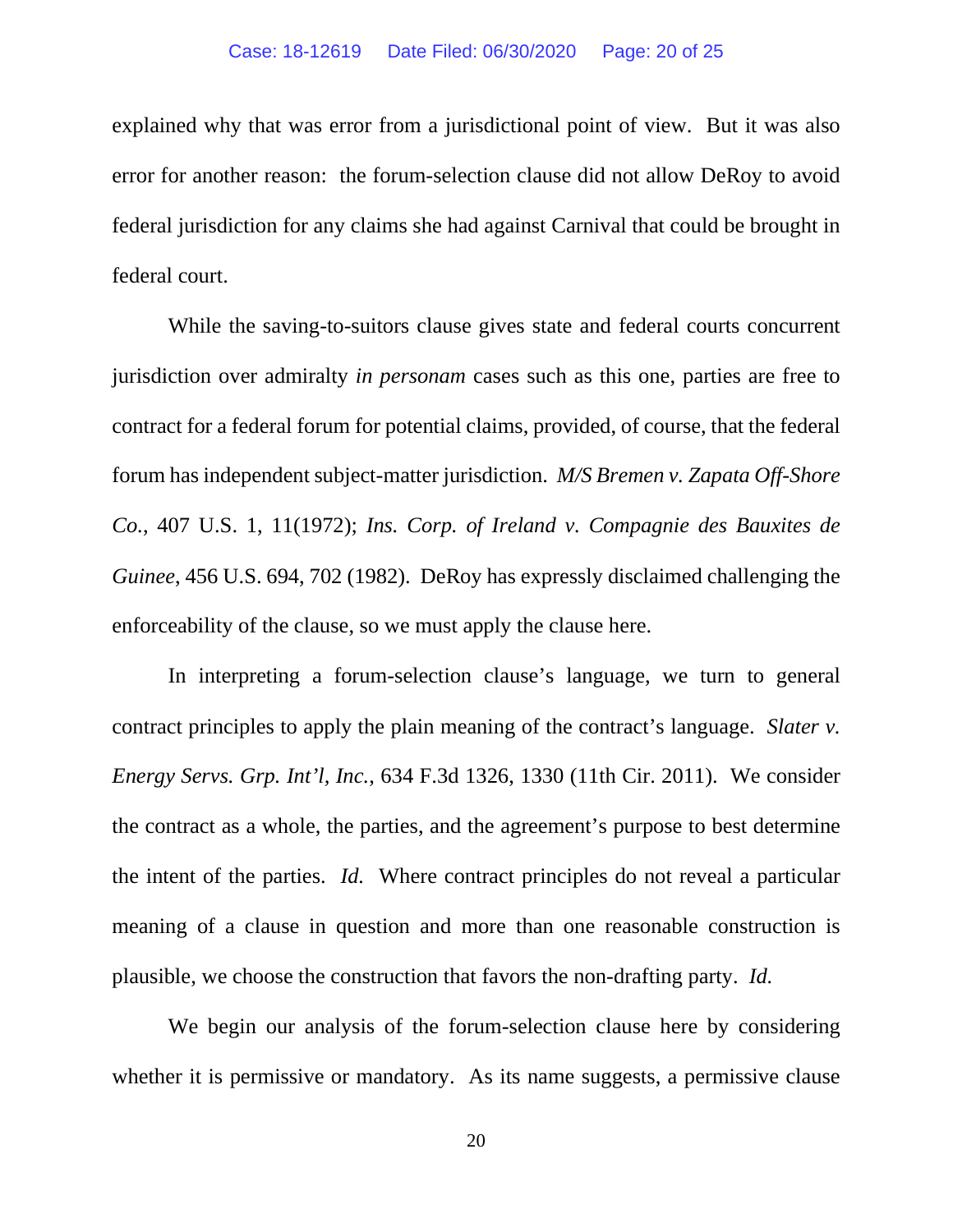permitslitigation in a jurisdiction other than the one designated. *Id.* But a mandatory clause requires the party to litigate exclusively within the designated forum. *Id.*

Here, as we have noted, the forum-selection clause provides, in relevant part, that "all disputes . . . shall be litigated, if at all, before the United States District Court for the Southern District of Florida in Miami, or as to those lawsuits to which the Federal Courts . . . lack subject matter jurisdiction, before a court located in Miami-Dade County, Florida." The plain meaning of the forum-selection clause at issue here reflects that the clause is a mandatory one that requires a litigant to sue in Miami federal district court when her claims are amenable to federal jurisdiction.

Three aspects of the first half of the clause—"all disputes . . . shall be litigated, if at all, before the United States District Court for the Southern District of Florida in Miami"—stand out. First, the clause specifies that it pertains to "all" disputes arising from the cruise. We have recognized that "all" means "every" or "any." *See United States v. Castro*, 837 F.2d 441, 445 (11th Cir. 1988) (concluding "any" means "every" or "all"). So the forum-selection clause applies to every dispute that arises from the cruise. Second, the clause employs the term "shall." We have recognized that "the use of the term 'shall' is one of requirement." *See Slater*, 634 F.3d at 1330. So this word requires any litigation to occur in the United States District Court for the Southern District of Florida. And third, the clause uses the phrase "if at all" in describing litigation. In the context of the forum-selection clause at issue, this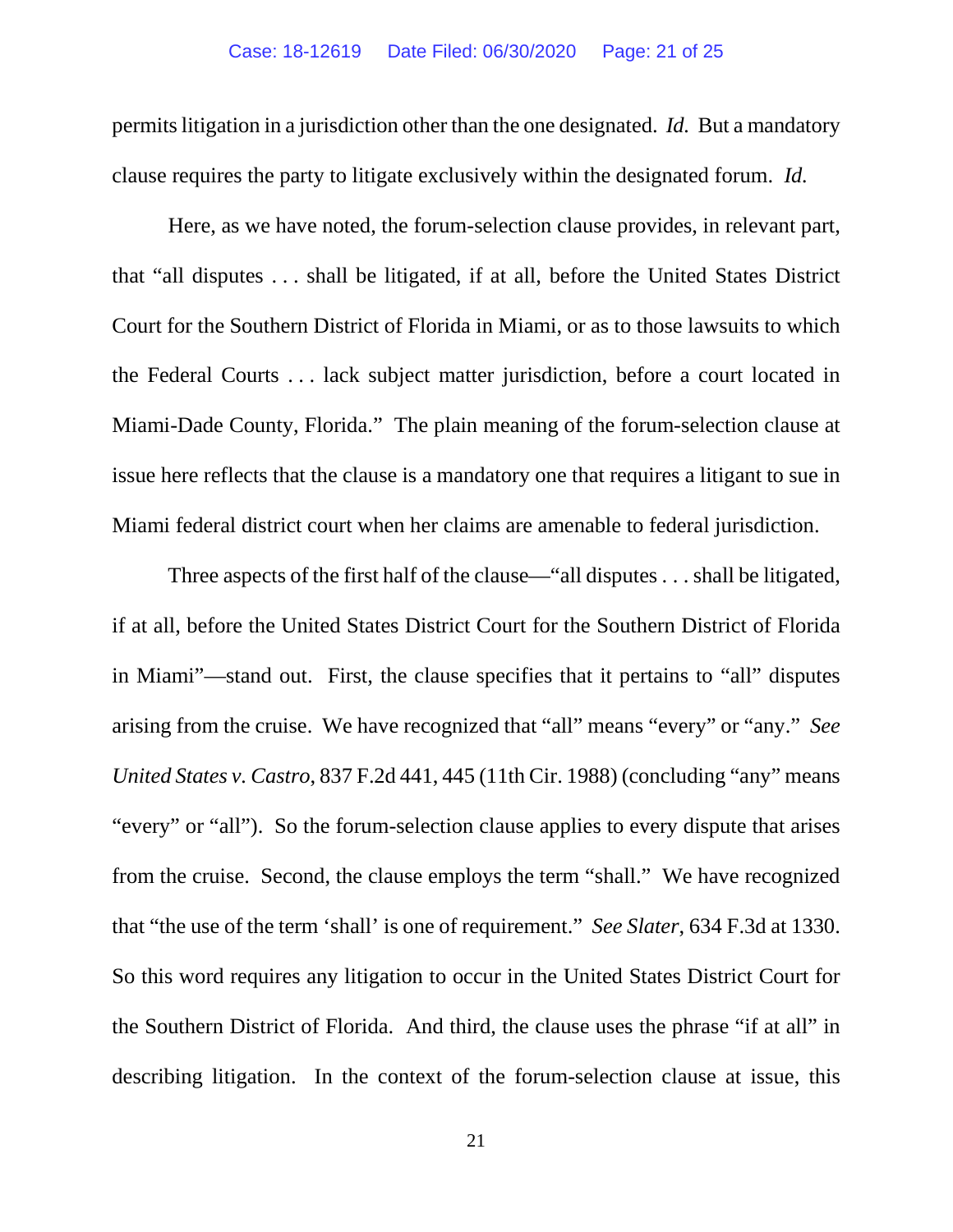language means that if a dispute can be litigated in the Southern District of Florida, that is the only place it can be litigated. If such a dispute is not litigated in the Southern District of Florida, it is not to be litigated "at all."

The second half of the forum-selection clause—"or as to those lawsuits to which the Federal Courts . . . lack subject matter jurisdiction, before a court located in Miami-Dade County, Florida"—does nothing to change the fact that all disputes arising from the cruise, that can be litigated in the Southern District of Florida, must be litigated there or not litigated at all. Rather, the second half of the clause permits a plaintiff to file in state court only when the federal court does not have subjectmatter jurisdiction over the claim. It is a failsafe that guards against the possibility that a plaintiff with a potentially viable claim will not be able to have her claim heard because federal jurisdiction is lacking over the facts of the claim.

Contrary to DeRoy's argument, the "or" language is not an invitation for litigants to forum shop. Litigants who wish to be in state court cannot simply refuse to set forth the correct federal jurisdictional ground. DeRoy's construction would render the "shall" language meaningless and effectively nullify the forum-selection clause: a plaintiff could just "decline" to invoke diversity or admiralty jurisdiction to get into state court. We do not construe contracts that way. Rather, when, as here, we may reasonably construe a contract to give every provision meaning, we do so. *Fla. Polk Cty. v. Prison Health Servs., Inc.*, 170 F.3d 1081, 1084 (11th Cir. 1999).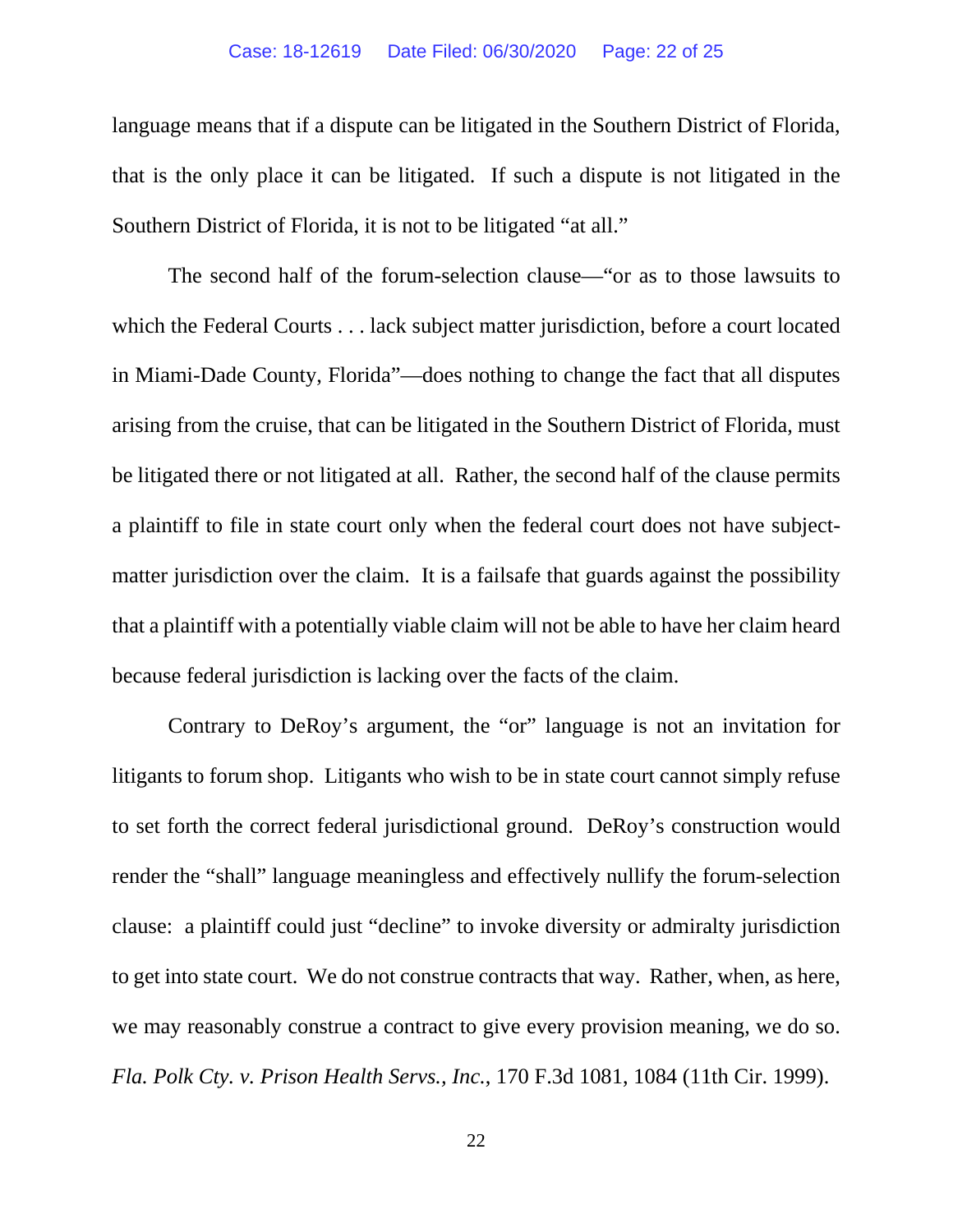We further note that the Supreme Court has concluded that cruise lines have a special interest in clarifying where they can be sued, since their business involves transporting passengers through many jurisdictions. *Carnival Cruise Lines, Inc. v. Shute*, 499 U.S. 585, 593 (1991). Clarity in the forum for litigation spares parties time and expense, and it allows the cruise line to pass the savings to passengers. *Id.* at 594. We will not effectively repudiate a valid forum-selection clause by allowing a plaintiff to circumvent it by refusing to acknowledge the correct basis for federal jurisdiction over her case.

Indeed, DeRoy has conceded that she concurrently filed her complaint in federal court because, in the absence of a binding federal holding that the district court did not enjoy jurisdiction over her claim, binding case law in state court would have required the state court to dismiss her claim in accordance with the forumselection clause. Courts in the jurisdiction where DeRoy filed her state-court complaint, Florida's Third District Court of Appeal, have found enforceable the very forum-selection clause at issue here, requiring other lawsuits to proceed in federal court where jurisdiction exists. *M.Z. v. Carnival Corp.*, 239 So. 3d 756, 758 (Fla. 3d DCA 2018), *reh'g denied* (Mar. 27, 2018) (enforcing the same forum-selection clause at issue here, because there was no evidence of overreaching or bad faith, or that "plaintiffs w[ould] be mistreated or short-changed by the judges of the United States District Court for the Southern District of Florida, or that federal judges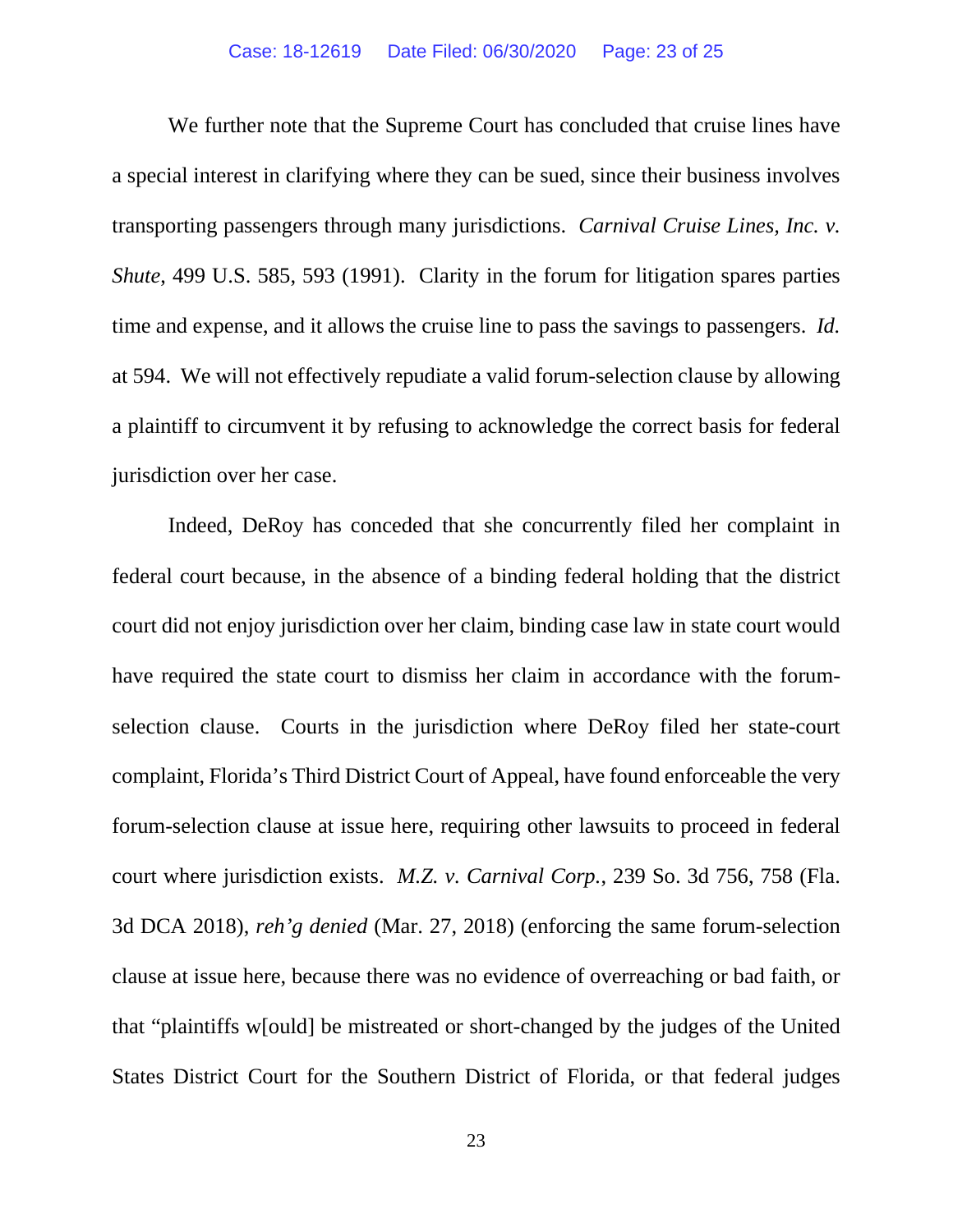w[ould] routinely deny cruise ship passengers, such as these plaintiffs, jury trials if requested"); *Leslie v. Carnival Corp.*, 22 So. 3d 561, 562–63 (Fla. 3d DCA 2008), *upheld on reh'g en banc,* 22 So. 3d 567 (Fla. 3d DCA 2009) (enforcing the same forum-selection clause at issue here against the allegation that the clause deprives Florida citizens of their right to a jury trial under the saving-to-suitors clause); *Carnival Corp. v. Garcia*, 237 So. 3d 1110, 1114 (Fla. 3d DCA 2018) ("[O]nly in the absence of admiralty jurisdiction, will proper venue lie in a state court in Miami– Dade County.").

Put simply, DeRoy did not discover a "loophole" in the forum-selection clause, so she cannot escape its consequences. Rather, because her claim is capable of being pleaded to satisfy federal jurisdiction (and was, in fact, pleaded that way), the claim must proceed, if at all, in federal court.

### **IV. CONCLUSION**

In short, the forum-selection clause does not contain the loophole DeRoy urges. To the contrary, it serves as a moat around the federal-court forum, ensuring that claims where federal jurisdiction could lie, if litigated at all, stay in federal court.

For the reasons we have explained, the district court enjoyed admiralty subject-matter jurisdiction over DeRoy's complaint. Therefore, we must reverse and vacate the order of dismissal for lack of subject-matter jurisdiction and remand for further proceedings consistent with this opinion.